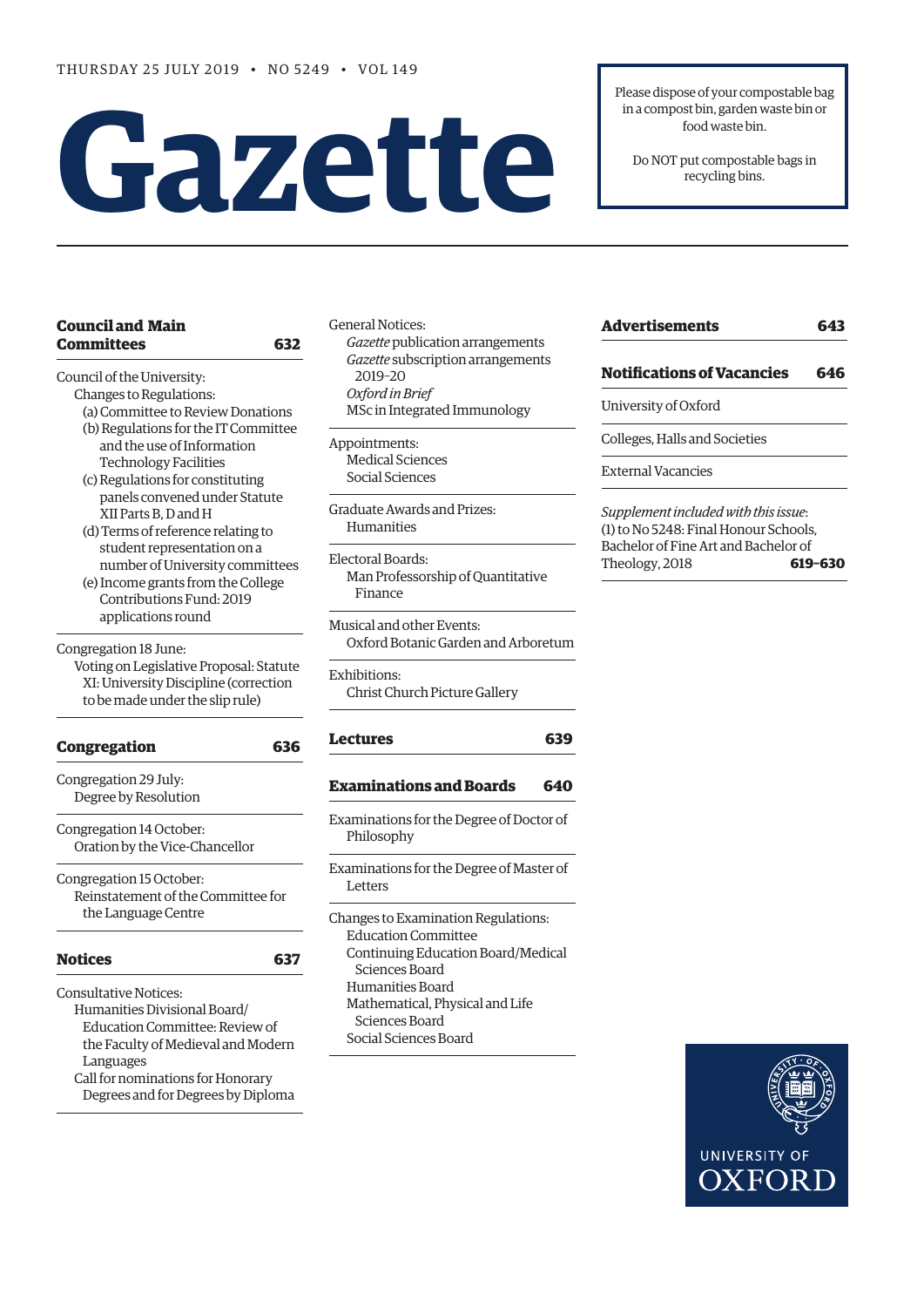## <span id="page-1-0"></span>Council and Main **Committees**

#### **Council of the University**

#### **Changes to Regulations**

Council has made the following changes to regulations, to come into effect on **9 August**.

#### **(a) Committee to Review Donations**

#### *Explanatory Note*

Following a review of the committee, it is proposed that the name of the committee is changed to the Committee to Review Donations and Research Funding to better reflect its remit, which includes research funding as well as gifts and donations. Some changes to the membership are also proposed, increasing the number of members to ensure representation from all divisions and to include experience in holding significant external funding and partnerships.

#### *Text of Regulations*

In Council Regulations 15 of 2002, amend Part 18 as follows (new text underlined, deleted text struck through):

#### '**Part 18: Committee to Review Donations and Research Funding**

18.1. The Committee to Review Donations and Research Funding shall consist of:

(1) a chair appointed by Council from among members of Council who are

(a) external members; or

(b) a Head of House (other than the Chair of the Conference of Colleges);

 $(2)$ ,  $(3)$  up to two an external persons appointed by Council who shall bring relevant expertise of business and, preferably, of corporate social responsibility issues to the working of the committee;

(34) Chair of the Conference of Colleges or, subject to the approval of Council, his or her nominee;

(45)−(69) three five members of Congregation appointed by Council who shall represent the divisions and bring relevant expertise to the working of the committee (for example, in

holding significant external funding and partnerships, or in ethics, public affairs, or the law).

18.2. The committee may co-opt up to two further members, who may be internal or external, for such periods as the committee sees fit to ensure an appropriate range of expertise.

18.23. The committee shall:

(1) maintain and keep under review guidelines governing the acceptance by the University of:

(a) donations received by the University for any purpose; and

(b) funding received for the purpose of conducting research;

(2) consider and take decisions

(a) on whether acceptance by the University of any proposed donation or funding referred to it under the framework for the acceptability of donations and research funding may breach any of the guidelines made under paragraph (1);

(b) on cases referred to it under the framework referred to at regulation 18.  $23(2)$  (a) above or otherwise in which information is received about a donor or a donation or funder or funding after it has been accepted which might or would have made the donation or funding unacceptable under the guidelines made under paragraph (1);

(c) on whether to approve the proposed nomination of any donor to the Chancellor's Court of Benefactors or the Vice-Chancellor's Circle, assessing whether, if the donation(s) qualifying the donor for consideration for such admission were then about to be made and were referred to the committee, it or they would be unacceptable by reference to the guidelines made under paragraph (1);

(3) advise the General Purposes Committee of Council on whether acceptance of a proposed sponsorship, referred to it by the General Purposes

Committee of Council or any body acting under the delegated authority of that committee, may breach any of the guidelines made under paragraph (1) above;

(4) consider any matter that raises issues of a reputational, ethical or similar nature referred to it by the Committee for Development and Alumni Relations, Research and Innovation Committee or Council;

(5) advise a college on whether acceptance of a proposed donation to that college may breach any of the guidelines made under paragraph (1) above if referred to the committee by that college.

18.34. The committee

(1) may refer to Council for final decision any matter considered under regulation 18.23 (2);

(2) shall refer to the General Purposes Committee of Council any matter which the committee considers raises issues falling outside its terms of reference.

18.45. Subject to the guidelines made under regulation 18.23 (1), a donation shall only be accepted if the identity of the donor is known and acceptable to the Pro-Vice-Chancellor (Development and External Affairs), except in the case of Donor Advised Funds where the sponsor is a well-known reputable institution who confirms to the Pro-Vice-Chancellor (Development and External Affairs) in writing that the donor is known to the institution well enough for it, as part of the written confirmation, to confirm that no ethical questions, of the type set out in the guidelines made under regulation 18.23 (1), arise in relation to the donor.

18.56. The committee shall provide an annual report to Council on its activities.'

#### **(b) Regulations for the IT Committee and the use of Information Technology Facilities**

#### *Explanatory Note*

These changes, made on the recommendation of the IT Committee: (i) reflect changes in governance of the Oxford Student Union; (ii) update terminology to reflect current practice; (iii) amend references to 'ICTC regulations' to 'IT regulations'; and (iv) update those regulations to reflect current practice around network security.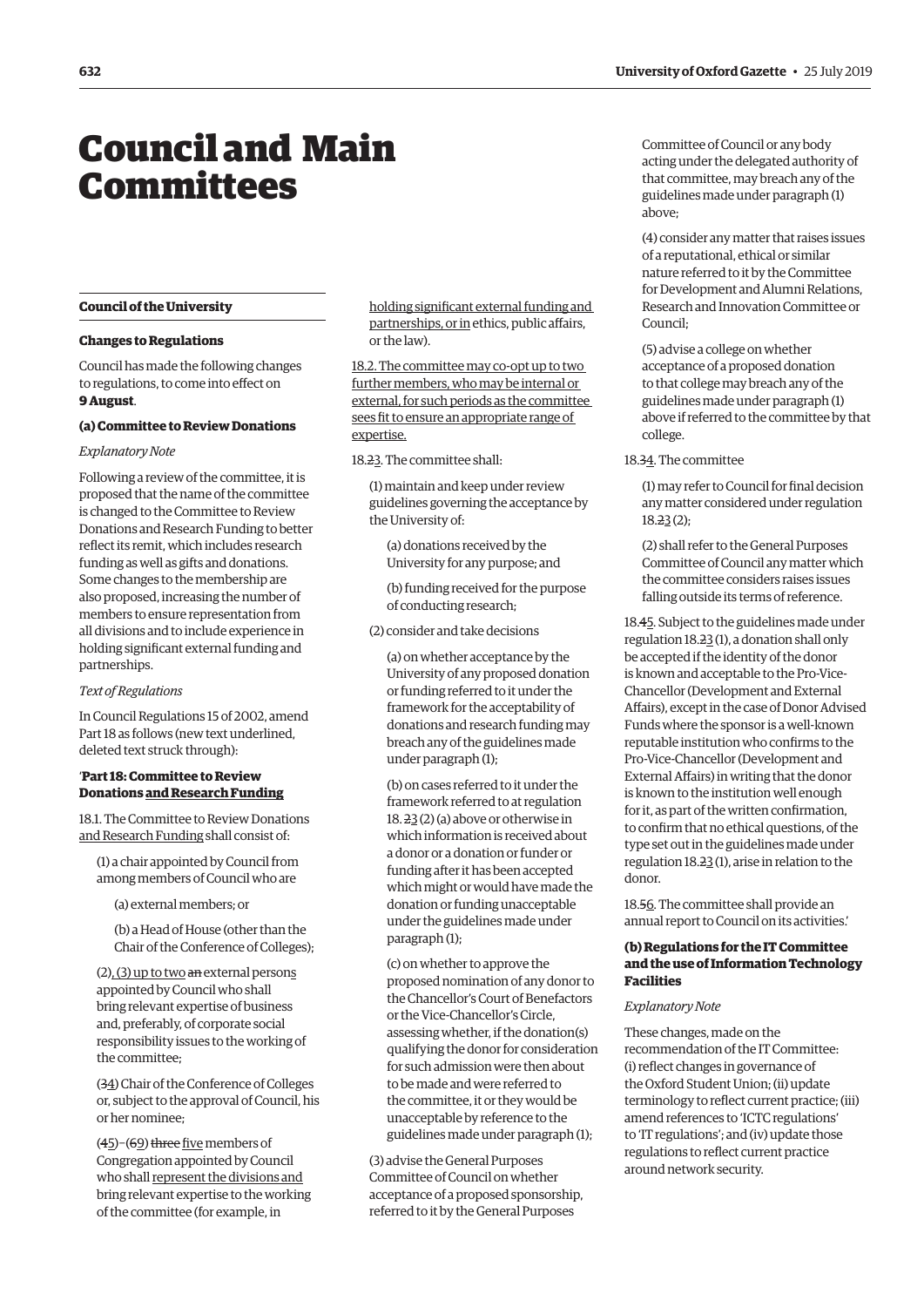#### <span id="page-2-0"></span>*Text of Regulations*

**1** In Council Regulations 15 of 2002, amend Part 22, concerning the IT Committee, as follows (new text underlined, deleted text struck through):

'22.1. The IT Committee shall consist of:

(1) a Chair, appointed by Council;

(2)–(5) one person appointed by each of the divisional boards;

(6) one person nominated by the GLAM **Board ASUC Strategy Group;** 

(7) the Registrar, or his or her nominee;

(8) one person appointed by the Conference of Colleges;

(9)–(10) two external members, who shall have significant expertise in IT, appointed by Council;

(11) one sabbatical trustee of Oxford University Student Union one member of the Council of the Oxford University Student Union elected by that Council;

(12) one of the Proctors or the Assessor, as may be agreed between them.

22.2. The committee may co-opt up to two additional members.

22.3. Members shall be appointed for four years and are eligible for reappointment. Co-opted members shall be appointed for one year but shall be eligible for reappointment.

22.4. The committee shall be responsible for:

(1) all matters relating to the management, including maintenance, of the University's central IT policies, facilities and services;

(2) the management of both the IT capital budget Development Fund as approved by Council on the recommendation of PRAC and other centrally run IT projects. In particular, the committee shall be responsible for:

(i) the approval of expenditure on capital projects within the ITcapital budget Development Fund or other centrally run IT projects, where appropriate reporting to Council on such approvals; and submitting recommendations to Council for expenditure on capital projects within the IT capital budget Development Fund or other centrally run IT projects which require approval of Council, all in accordance with the financial limits set out in the Financial Regulations;

(ii) overseeing all capital projects within the IT capital budget Development Fund in accordance with the approval given by Council or other centrally run IT projects funded from other sources and monitoring expenditure on those projects;

(iii) ensuring business cases in respect of the projects under (i) and (ii) above have been appropriately prepared, signed by the appropriate officers of the University in accordance with the Financial Regulations and are consistent with the University's priorities and plans;

(iv) reporting annually to PRAC on the commitment and expenditure of the IT capital budget Development Fund;

(v) reporting annually to PRAC on proposals for updating the IT capital budget Development Fund; and

(vi) accounting for the IT capital budget Development Fund on the basis of commitment actual expenditure, rather than commitment actual expenditure.

The committee shall publish its procedures for exercising these responsibilities from time to time, subject to the approval of Council;

(3) the development and implementation of the University's strategy relating to IT;

(4) overseeing the development of key performance indicators, including the delivery of value for money;

(5) identifying and leading the management of strategic risk in relation to IT;

(6) developing and maintaining policies and regulations regarding the University's IT operations; and

(7) all other IT-related matters of an operational or strategic nature.'

**2** In Part 5 of Council Regulations 15 of 2002, concerning the Planning and Resource Allocation Committee, amend regulation 8 as follows (new text underlined, deleted text struck through):

#### '**Capital planning and budgeting**

(8) making recommendations to Council for a three-year rolling capital budget, consisting of:

(i) a budget for capital projects, other than centrally run IT projects, up to the allocation limit set out in the Financial Regulations (the rolling capital programme); and

(ii) a budget for centrally run IT projects which will be managed by the IT Committee as set out in the regulations governing that committee (the IT capital budget Development Fund);

which will be set and updated on a three-year rolling basis as set out in these regulations;'

**3** In Council Regulations 1 of 2010, concerning the Financial Regulations, in regulation 1.5 (2) amend Table E as follows (new text underlined, deleted text struck through):

| 'Table E Capital expenditure (centrally run IT Projects) |                                                                     |                                                    |  |  |
|----------------------------------------------------------|---------------------------------------------------------------------|----------------------------------------------------|--|--|
| <b>Limit £000</b>                                        | Within the <del>IT Capital Budget</del><br><b>Development Fund*</b> | <b>Not requiring University Capital</b><br>Funding |  |  |
| <b>Over 5.000</b>                                        | IT Committee recommends to<br>٠<br>Council                          | IT Committee recommends to<br>$\bullet$<br>Council |  |  |
|                                                          | Council approves                                                    | Council approves<br>٠                              |  |  |
| 300-5.000                                                | IT Committee approves<br>٠                                          | IT Committee approves                              |  |  |
|                                                          | Formal business case is required<br>٠                               | Formal business case is required<br>$\bullet$      |  |  |
| <b>Below 300</b>                                         | IT Committee approves<br>٠                                          | IT Committee approves                              |  |  |
|                                                          | Formal business case not needed<br>٠                                | Formal business case not needed<br>$\bullet$       |  |  |

\*\*\*\* The IT <del>Capital Budget</del> <u>Development Fund</u> is determined on a three-year annual rolling basis by Council on the recommendation of PRAC. In respect of the IT capital budget Development Fund, CSG's role is to support PRAC in the development of the overall capital budget, of which the IT capital budget Development Fund is part, but not to make recommendations on individual projects within the IT capital budget Development Fund. The respective roles of IT Committee, Capital Steering Group and PRAC in respect of the IT capital budget Development Fund are set out in the regulations governing those committees.'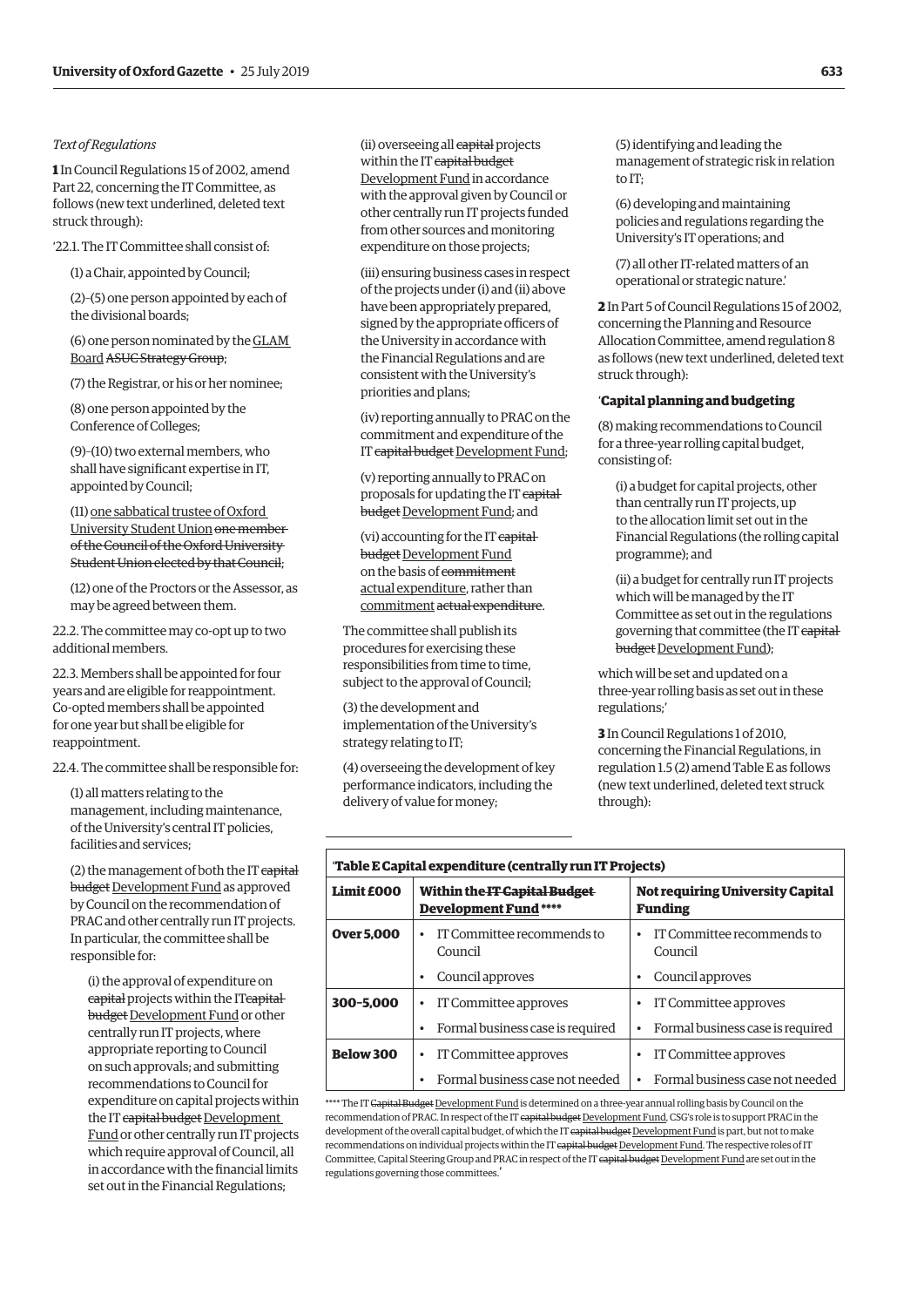<span id="page-3-0"></span>**4** Amend ICTC Regulations 1 of 2002, concerning the use of Information Technology Facilities, as follows (new text underlined, deleted text struck through):

#### '**ICTCIT Regulations 1 of 2002**'.

**5** Ibid, amend regulations 13 (1)−(2) as follows (new text underlined, deleted text struck through):

'13. Connection of any computer, whether college, departmental, or privately owned, to the university network is subject to the following additional conditions:

(1) (a) Computers connected to the university network may use only network identifiers which follow the University's naming convention, and are registered with IT Services.

(b) The University's Trade Mark and Domain Name Policy specifies, *inter alia*, that all university activities (other than those within OUP's remit) should be presented within the [ox.ac.](http://ox.ac.uk) [uk](http://ox.ac.uk) domain. Any exception to this requires authorisation as defined in that Policy.

(2) (a) Owners and administrators of computers connected to the university network are responsible for ensuring their security against unauthorised access, participation in 'denial of service' attacks, etc. In particular they are responsible for ensuring that anti-virus software is installed and regularly updated, and that rules and guidelines on security and anti-virus policy, as issued from time to time by IT Services, are followed in adherence with the University's Information Security Policy.

(b) The University may temporarily bar access to any computer or subnetwork that appears to pose a danger to the security or integrity of any system or network, either within or outside Oxford, or which, through a security breach, may bring disrepute to the University.

(c) The University may conduct automated security scans targeting any device connected to the university network without notification.'

#### **(c) Regulations for constituting panels convened under Statute XII Parts B, D and H**

#### *Explanatory Note*

The following changes, made on the recommendation of the Personnel

Committee, update the regulations to enable the panels drawn to serve on Staff Employment Review Panels and University Appeal Panels to be balanced in the event that five members are drawn by lot who are all members of academic staff or all members of non-academic staff. Where necessary, regulations 9 and 10 can be operated together to ensure a balance of both sex and role.

#### *Text of Regulations*

In Council Regulations 3 of 2017, insert new regulation 10 as follows (new text underlined) and renumber existing regulations 10−12 as 11−13:

'9. Should the selection by lot of the five members of a Panel result in five of those members being persons of the same sex, then, where the eligible members of the remaining Pool include a person or persons of the other sex, a further selection (by lot, if applicable) shall be made from amongst those persons and the person so chosen shall replace the fifth selected member of the Panel.

10. Should the selection by lot of the five members of a Panel result in five of those members being persons required to engage in academic teaching and/or research either by their written contracts of employment or by established and agreed practice, or in five of those members being persons not required to engage in academic teaching and/or research either by their written contracts of employment or by established and agreed practice, a further selection (by lot, if applicable) shall be made from amongst those persons and the person so chosen shall replace the fifth selected member of the Panel.'

#### **(d) Terms of reference relating to student representation on a number of University committees**

#### *Explanatory Note*

The following changes to regulations reflect changes in the governance of the Oxford Student Union and, in a few cases, introduce greater flexibility in the appointment of student representatives to University committees to allow the most appropriate representative to be appointed in any given academic year.

#### *Text of Regulations*

**1** In Council Regulations 15 of 2002, Part 5, concerning the Planning and Resource Allocation Committee, amend regulation 5.1 (19) as follows (new text underlined, deleted text struck through):

'(19) one sabbatical trustee of Oxford University Student Union from among the student member representatives in attendance at University Council, as may be agreed between them student member representative, selected by the Council of the Oxford University Student Union from among the student member representatives on Council.'

**2** Ibid, in Part 6, concerning the Research and Innovation Committee, amend regulation 6.1 (22), (23) as follows (deleted text struck through):

'(22), (23) two graduate student member representatives, appointed by the Graduate Committee of the Oxford University Student Union, normally one from the Medical Sciences Division or Mathematical, Physical and Life Sciences Division and one from the Humanities Division or Social Sciences Division.'

**3** Ibid, in Part 17, concerning the Committee for Development and Alumni Relations, amend regulation 17.1 (12) as follows (new text underlined, deleted text struck through):

'(12) a sabbatical trustee, appointed by Oxford University Student Union one student member representative appointed by the Executive of the Oxford University Student Union from among their own number.'

**4** Ibid, in Part 24, concerning the Curators of the University Libraries, amend regulation 24.1 (17), (18) as follows (new text underlined, deleted text struck through):

'(17), (18)two sabbatical trustees of Oxford University Student Union. a student member appointed by the Executive of the Oxford University Student Union;

#### (18) a student member appointed by the Graduate Committee of the Oxford University Student Union.'

**5** Ibid, in Part 29, concerning the Socially Responsible Investment Review Committee, amend regulation 29.1 (9) as follows (new text underlined, deleted text struck through):

'(9) one sabbatical trustee of Oxford University Student Union a student member appointed by the Executive of the Oxford University Student Union from among their own number.'

**6** Ibid, in Part 33, concerning the Joint Subcommittee of the Education Committee with Student Members, amend regulation 33.2 (11)–(13) as follows (new text underlined, deleted text struck through):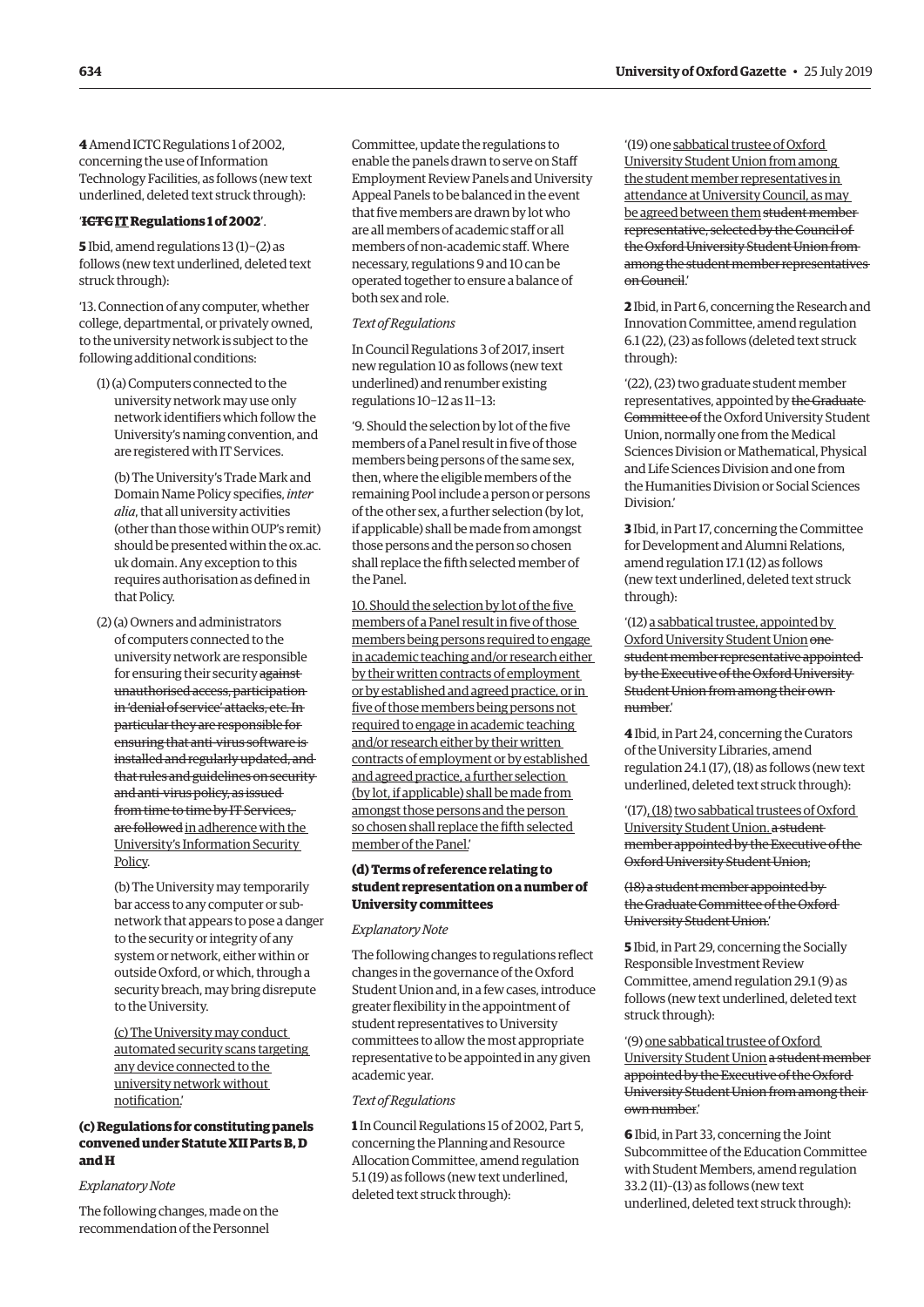<span id="page-4-0"></span>'(11)−(13)(11), (12) two three student members representatives, appointed by the Council of the Oxford University Student Union;, at least one of whom shall be a student member who is a graduate.

#### (13) one graduate student member representative, appointed by the Oxford University Student Union.'

**7** Ibid, in Part 30, concerning the University Sports Strategic Subcommittee of the Education Committee, amend regulation 30.1 (14) as follows (new text underlined, deleted text struck through):

#### '(14) one a sabbatical trustee officer of the Oxford University Student Union, nominated by that body.'

**8** Ibid, in Part 10, concerning the Buildings and Estates Subcommittee, amend regulation 10.1 (11) as follows (new text underlined, deleted text struck through):

'(11) one sabbatical trustee of Oxford University Student Union student member representative, selected by the Council of the Oxford University Student Union from among its Executive.'

**9** Ibid, in Part 36, concerning the Security Subcommittee of the General Purposes Committee, amend regulation 36.1 (16) as follows (new text underlined, deleted text struck through):

#### **(e) Income grants from the College Contributions Fund: 2019 applications round**

#### *Explanatory Note*

This regulation authorises the income grants from the Oxford College Contributions Fund, on the recommendations of the College Contributions Committee following that committee's consideration of new applications submitted in 2019.

#### *Text of Regulations*

The following amounts shall be paid as income grants to the college named, in each case under the provisions of section 5 of Statute XV, for application in the financial year shown:

The sums listed are maxima. The payment of each grant, and the precise sum payable, in each subsequent year shall be dependent on the success with which each college meets certain conditions laid down by Council on the recommendation of the College Contributions Committee.

'(16) one student member representative of the Oxford University Student Union, ordinarily a sabbatical trustee of the Council of the Oxford University Student Union elected by that Council.'

**10** In Council Regulations 2 of 2004, Part 2, concerning the Clubs Committee, amend regulation 2.1 (5) as follows (new text underlined, deleted text struck through):

'(5) a resident student member representative appointed by the Executive Committee of the Oxford University Student Union;'.

**11** Ibid, in Part 6, concerning the Committee for the Proctors' Office, amend regulation 6.1 (8) as follows (new text underlined, deleted text struck through):

'6.1. There shall be a Committee for the Proctors' Office consisting of:

(8) one sabbatical trustee student member representative appointed by the Executive of the Oxford University Student Union from among their own number.'

**12** In Council Regulations 42 of 2002, Regulations for the Constitution, Duties, and Powers of the Rules Committee, amend regulation 1 (7)−(12) as follows (new text underlined, deleted text struck through):

'(7) one sabbatical trustee of Oxford University Student Union;, (8) two student members (who must at the time they take up office have been matriculated for at least three terms) elected by the Council of the Oxford University Student Union from among its members;

(9), (10) two student members (who must at the time they take up office have been matriculated for at least three terms) appointed by the Executive of the Oxford University Student Union not necessarily from among its members;

(11), (12) two graduate student members appointed by the Executive of the Oxford University Student Union not necessarily from among its members.

#### (8)−(12) five student member representatives elected by the Oxford University Student Union, two of whom will ordinarily be graduates.'

**13** These regulations shall be effective from 1 October 2019.

| <b>College</b>            | <b>Purpose</b>                      | 2019-20   | 2020-21 | 2021-22 |
|---------------------------|-------------------------------------|-----------|---------|---------|
| <b>Green Templeton</b>    | Maintenance and refurbishment       | 390,000   |         |         |
| <b>Harris Manchester</b>  | Development office expenditure      | 122,401   | 126,013 | 128,578 |
| <b>Kellogg</b>            | Maintenance and refurbishment       | 98,700    |         |         |
| <b>Lady Margaret Hall</b> | (a) Maintenance and refurbishment   | 107.600   |         |         |
|                           | (b) Library expenditure             | 10,000    |         |         |
| <b>Linacre</b>            | Maintenance and refurbishment       | 18,800    |         |         |
| <b>Mansfield</b>          | Maintenance and refurbishment       | 137,100   |         |         |
| <b>Pembroke</b>           | Maintenance and refurbishment       | 116,800   |         |         |
| <b>St Anne's</b>          | (a) Bursary and scholarship funding | 28,000    |         |         |
|                           | (b) IT expenditure                  | 19,500    |         |         |
|                           | (c) Maintenance and refurbishment   | 89,200    |         |         |
| <b>St Cross</b>           | (a) Maintenance and refurbishment   | 25,000    |         |         |
|                           | (b) Development office expenditure  | 55,000    | 55,000  | 55,000  |
| <b>St Edmund Hall</b>     | (a) Maintenance and refurbishment   | 44,100    |         |         |
|                           | (b) Development office expenditure  | 50,324    | 50,324  | 20,662  |
| <b>St Hilda's</b>         | Maintenance and refurbishment       | 23,100    |         |         |
| <b>St Hugh's</b>          | IT expenditure                      | 10,900    |         |         |
| St Peter's                | Maintenance and refurbishment       | 122,900   |         |         |
|                           | <b>Totals</b>                       | 1,469,425 | 231,337 | 204,240 |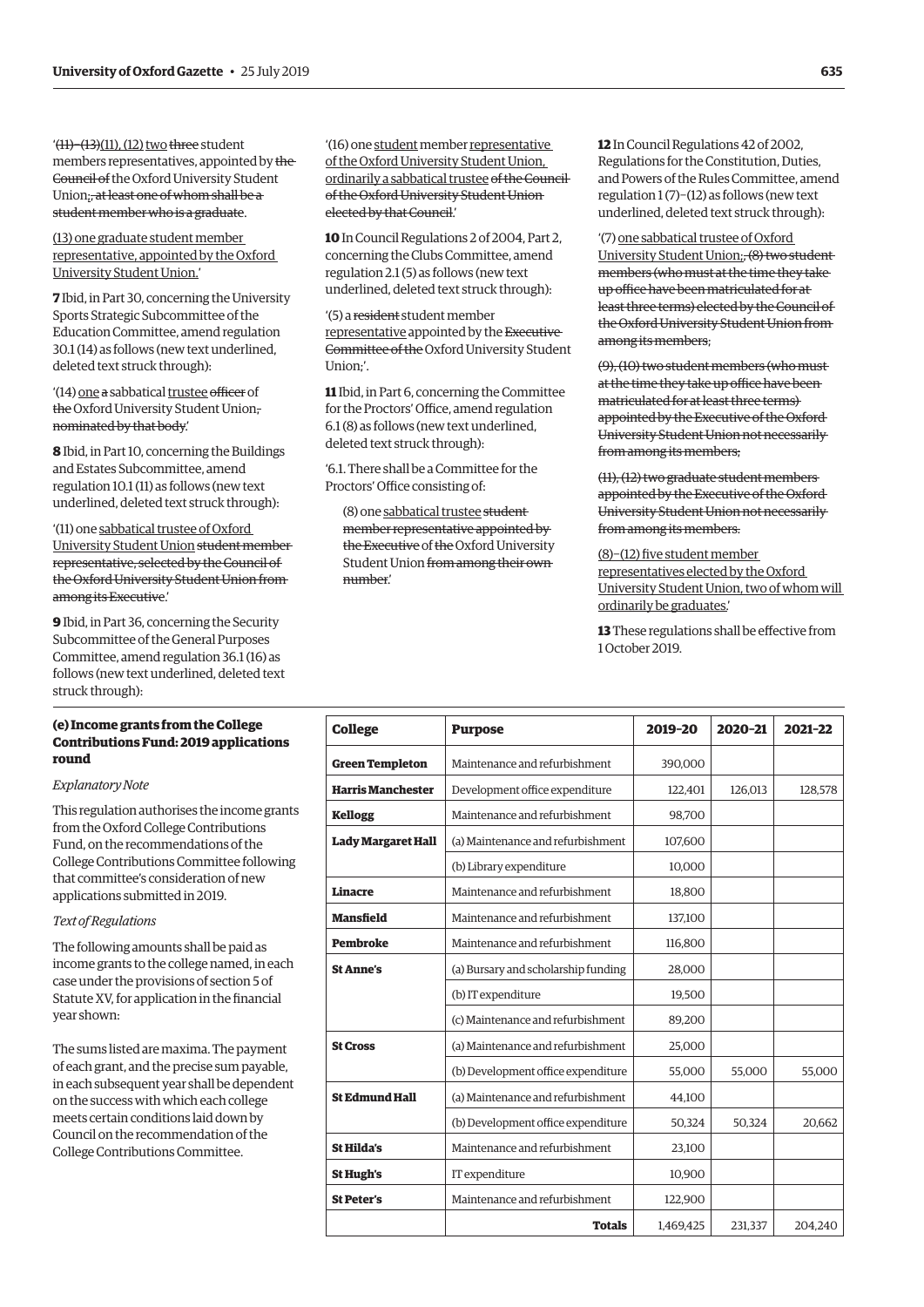# Congregation

#### <span id="page-5-0"></span>**Congregation** 18 June

**Congregation** 29 July

#### **Voting on Legislative Proposal: Statute XI: University Discipline**

#### CORRECTION TO BE MADE UNDER THE SLIP RULE

#### *Explanatory Note*

Regulation 1.17 of Congregation Regulations 2 of 2002 (Regulations of Congregation for the Conduct of Business in Congregation) gives the Vice-Chancellor the power, after consultation with the Registrar and the Proctors, to correct any clerical error, slip or omission in the text of a legislative proposal which has been made.

After consultation, the Vice-Chancellor has agreed to the correction set out below.

When the proposed amendments to Statute XI and the consequential amendments to the associated regulations were published, the date from which they were to be effective was omitted in error.

#### *Text of Correction made to the Legislative Proposal*

'This Statute and the consequential amendments to the regulations shall be effective from 1 October 2019.'

**Degree by Resolution**

*This content has been removed as it contains personal information protected under the Data Protection Act.*

#### **Congregation** noon, 14 October

#### **Oration by the Vice-Chancellor**

The Vice-Chancellor will address the House.

¶ The Oration will be given in Convocation House

**Congregation** 15 October

¶ Members of Congregation are reminded that any two members may, not later than **noon on 7 October**, give notice in writing to the Registrar that they wish to amend the regulations below (see the note on the conduct of business in Congregation below). If no such notice has been given, and unless Council has declared otherwise or the meeting has been adjourned, the regulations shall be declared approved, and the meeting may be cancelled.

#### **Reinstatement of the Committee for the Language Centre**

#### *Explanatory Note*

In accordance with the amended resolution on language learning carried by Congregation on 2 July, the following changes in regulations are proposed to give effect to the reinstatement of the Committee for the Language Centre as it was immediately before its abolition in 2017. Regulation 3.1 (13), (14) has been amended to remove reference to the Council of the Oxford University Student Union, to reflect changes in governance within Oxford SU.

#### *Text of Regulations*

In Council Regulations 2 of 2004, concerning Other Bodies, insert Part 3 as follows:

'3.1. There shall be a Committee for the Language Centre, consisting of:

(1) the Pro-Vice-Chancellor (Education), or his or her nominee, who shall chair the committee;

(2), (3) one person appointed by each of the Mathematical, Physical and Life Sciences, and Medical Sciences Boards;

(4) a person appointed by the Humanities Board, not being a member of either the Faculty of Medieval and Modern Languages, the Faculty of Oriental Studies or the Faculty of Linguistics, Philology, and Phonetics;

(5) a person appointed by the Social Sciences Board, not being a member of the Department of Education;

(6) a person appointed by the Continuing Education Board;

(7) a person appointed by the Senior Tutors' Committee of the Conference of Colleges;

(8) a person appointed by the Board of the Faculty of Medieval and Modern Languages;

(9) a person appointed by the Board of the Faculty of Oriental Studies;

(10) a person appointed by the Board of the Faculty of Linguistics, Philology, and Phonetics·

(11) a person appointed by the Board of the Department of Education;

(12) the Director of the Language Centre;

(13), (14) two student members appointed by the Oxford University Student Union, of whom one shall be a representative of graduate students and one a representative of undergraduate students.

3.2. The period of office for the members under regulation 3.1 (2)–(11) above shall be four years, and that for the members under regulation 3.1 (13) and (14) shall be one year.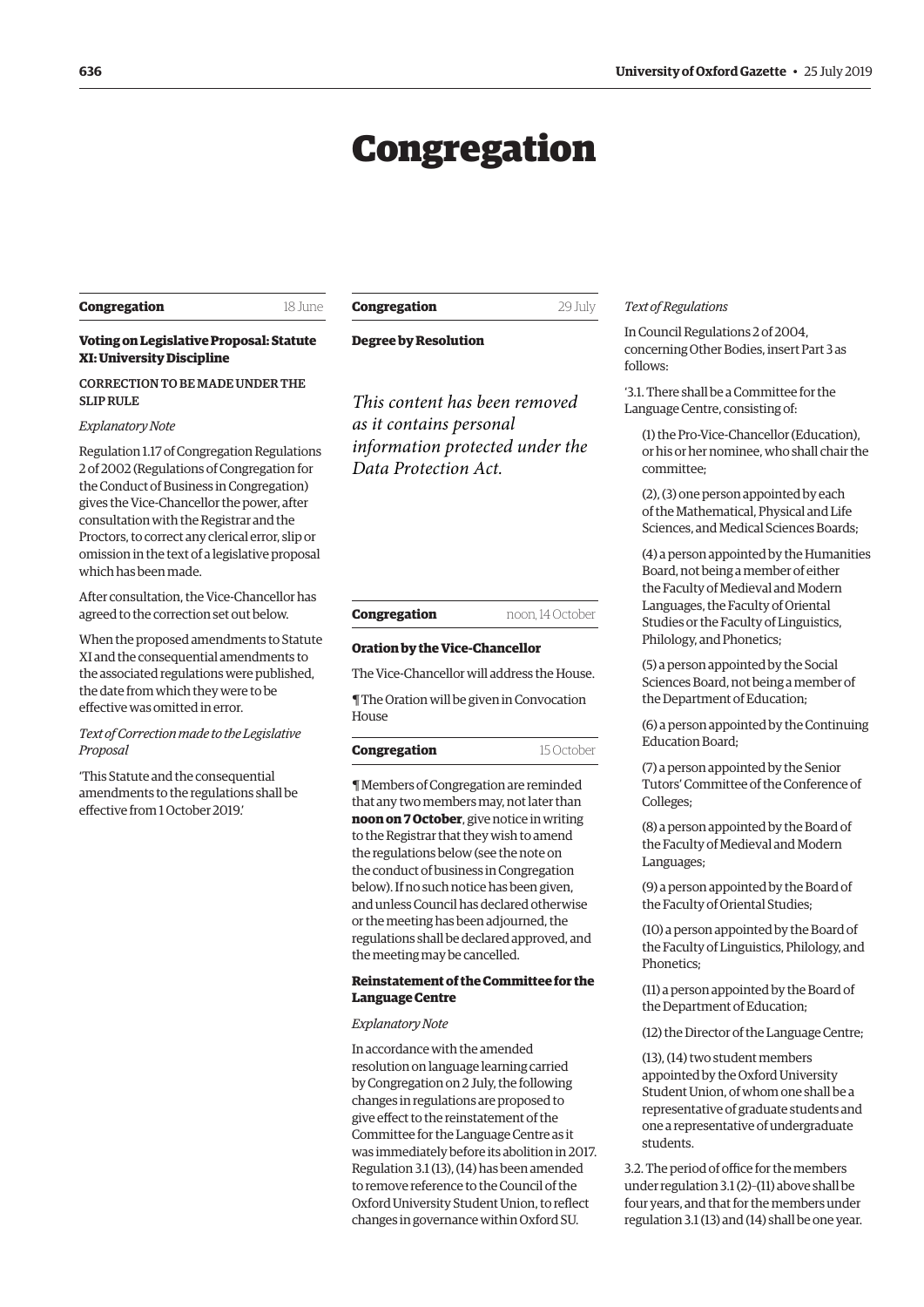<span id="page-6-0"></span>3.3. Members appointed under regulation 3.1 (2)–(11) and 3.1 (13), (14) above shall serve no more than two consecutive full terms of office. Casual terms of office shall not count towards this limit.

3.4. Notwithstanding regulation 3.3 above, the General Purposes Committee of Council may determine that one further consecutive period is permitted in an individual case.

3.5. The committee shall have power to coopt up to three additional members, who shall hold office for periods to be fixed by the committee.

3.6. The duties of the committee shall be:

(1) to determine the policy of the centre, and to exercise general supervision over its work;

(2) to appoint the Director and Assistant Director of the centre, and to prescribe their duties and conditions of service, subject to the approval of Council;

(3) to submit a report annually to Council.

3.7. The Director shall, subject to report to the committee:

(1) appoint the supporting staff of the centre (other than the Assistant Director) and prescribe their duties and conditions of service subject to the provisions of any statute or regulation of general application;

(2) make provision for the lighting, warming, water supply, and cleaning of the premises allocated to the centre.

3.8. No student member shall be present for the discussion of, or receive the papers or minutes relating to, reserved business as defined in regulation 7 of the Regulations for Council.'

#### **Note on procedures in Congregation**

¶ Business in Congregation is conducted in accordance with Congregation Regulations 2 of 2002 [\(www.admin.ox.ac.uk/statutes/](http://www.admin.ox.ac.uk/statutes/regulations/529-122.shtml) [regulations/529-122.shtml\). A](http://www.admin.ox.ac.uk/statutes/regulations/529-122.shtml) printout of these regulations, or of any statute or other regulations, is available from the Council Secretariat on request. A member of Congregation seeking advice on questions relating to its procedures, other than elections, should contact Dr N Berry at the University Offices, Wellington Square [\(telephone: \(2\)80199; email: nigel.berry@](mailto:nigel.berry@admin.ox.ac.uk) admin.ox.ac.uk); questions relating to elections should be directed to the Elections Officer, Ms S L S Mulvihill (telephone: [\(2\)80463; email: elections.office@admin.](mailto:elections.office@admin.ox.ac.uk) ox.ac.uk).

## Notices

#### **Consultative Notices**

#### **Humanities Divisional Board/ Education Committee**

#### REVIEW OF THE FACULTY OF MEDIEVAL AND MODERN LANGUAGES

The Humanities Divisional Board and Education Committee will jointly conduct a review of the Faculty of Medieval and Modern Languages, as part of Council's programme of rolling reviews of faculties and departments. The review will take place in Hilary term 2020.

The Review Committee's terms of reference are:

**1** To review the quality of academic activities in the faculty, by reference to:

- international standards of excellence • action taken since the last review of the
- faculty
- planning statements at faculty and divisional level, and in the context of the University's Mission Statement and Strategic Plan.

In particular:

(a) the quality of the research of the faculty, including its participation in interdepartmental, interdivisional and interdisciplinary activities, its research profile and strategy, and future challenges and opportunities;

(b) the quality of undergraduate and graduate programmes, and their delivery and related issues, including:

- access and admissions
- curriculum design and programme structure
- teaching, learning and assessment
- the relationship between teaching and research
- academic and pastoral support and guidance
- the provision and use of learning resources (including staff resources)
- specific arrangements for the pursuit of graduate studies
- relationships with colleges
- quality assurance mechanisms;

(c) the organisation of the faculty, its management structures, and the relationship between the faculty and the Humanities Division, including such matters as:

- strategic planning (including relationship to the divisional five-year plan and the University's Strategic Plan)
- academic and non-academic staffing and recruitment
- student number planning
- terms of appointment for academic staff, including career development and equal opportunities issues
- accommodation and future space needs • fundraising;

(d) the relationship (structural and operational) between units within the faculty, and between the faculty and cognate subject areas, and colleges to which it is linked in teaching and research.

**2** To consider the current and longterm financial position of, and funding arrangements for, the faculty, and its financial strategy.

The Review Committee would welcome written comments on matters falling within its terms of reference. These should be sent to Dag Martinsen, Academic and Personnel Administrator, Humanities Division (email: [dag.martinsen@humanities.ox.ac.uk](mailto:dag.martinsen@humanities.ox.ac.uk)), by **6 December**.

#### **Call for nominations for Honorary Degrees and for Degrees by Diploma**

Honorary degrees are conferred annually at Encaenia. Degrees by diploma are conferred on heads of state and royalty. Members of Congregation are encouraged to nominate individuals on whom such degrees might be conferred. Nominations are welcome all year round.

The Honorary Degrees Committee is charged with considering nominations received, consulting Council and making recommendations to Congregation. The Committee appreciates the time taken by members of Congregation to bring names to its attention. It will be re-considering names brought to it in the last three years and hopes to receive a wide and diverse selection of new names to add to those.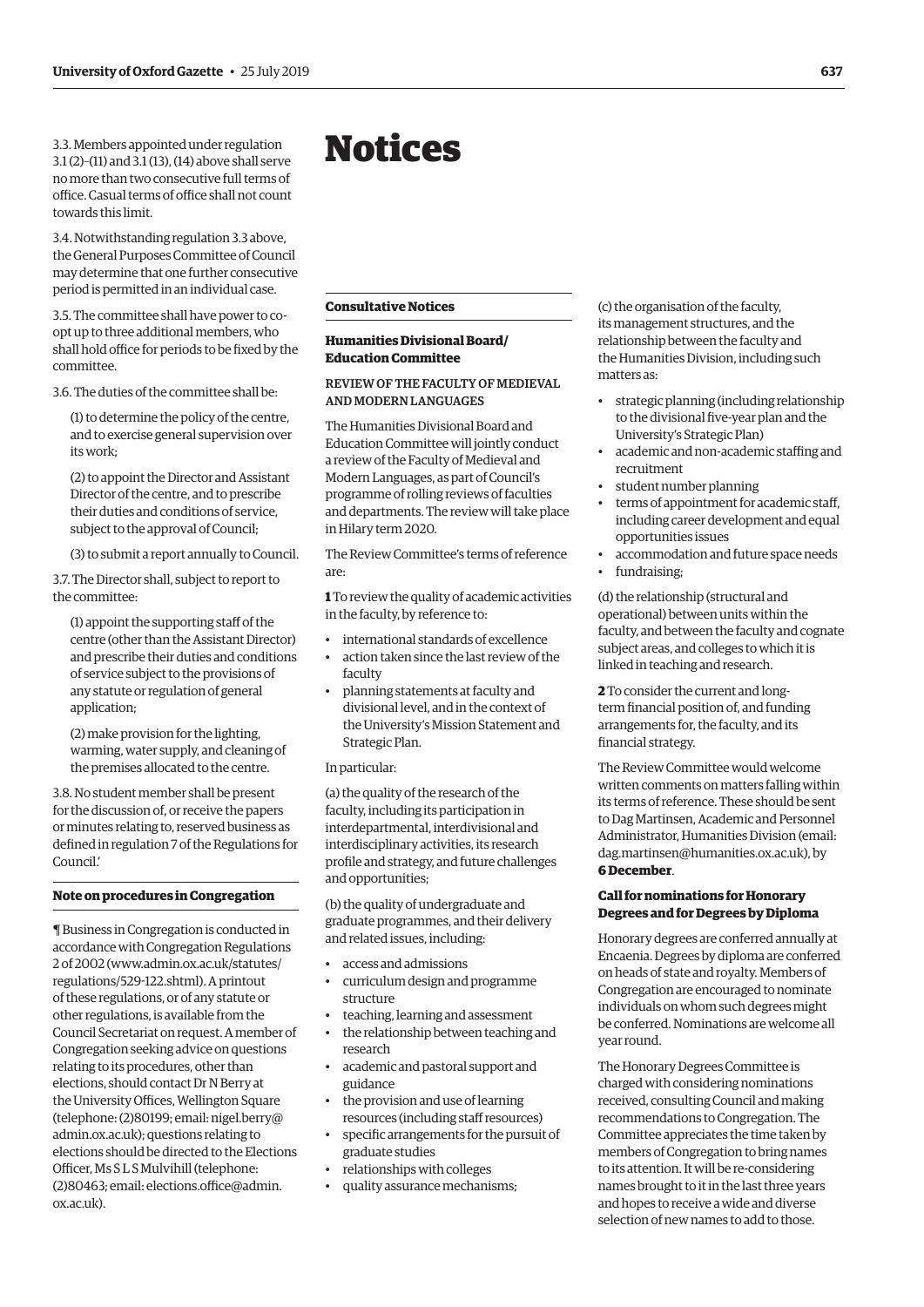<span id="page-7-0"></span>When considering possible honorands, the committee will focus on individuals in the following categories:

**1** those of high academic distinction in the fields of research and scholarship of specific interest to the University of **Oxford** 

**2** those distinguished in the visual, literary, musical and performing arts

**3** those distinguished in business and industry

**4** those who have played a distinguished role in public life, for example in contributing to progress and change in society

**5** those who have made a significant contribution to the activities of the University of Oxford – such individuals would normally also fall into one of the categories above.

Within the categories above the committee will aim to produce a balanced and diverse list, which takes account of the global dimension that characterises this University's activities.

It has adopted a target that at least half of the final list of names proposed to Congregation for the conferment of honorary degrees will be women and/or minorities. Members of Congregation are therefore encouraged to nominate individuals of conspicuous distinction with particular reference to diversity.

Honorary degrees will not be conferred on anyone who holds, or who has retired from, a resident teaching, research or administrative post within the University or in any college or other society, except in exceptional circumstances such as distinguished service outside the terms of his or her paid service. In these circumstances, a proposal for an honorary MA may be put forward.

Nominations for honorary degrees and for degrees by diploma should be submitted on the approved application form, which requires the name of the nominee and a short supporting paragraph. Further information and copies of the form are available at [www1.admin.ox.ac.uk/](http://www1.admin.ox.ac.uk/councilsec/governance/committees/hondegs) [councilsec/governance/committees/](http://www1.admin.ox.ac.uk/councilsec/governance/committees/hondegs) [hondegs](http://www1.admin.ox.ac.uk/councilsec/governance/committees/hondegs) (single sign-on required), or from the Secretary to the Honorary Degrees Committee [\(sarah.cowburn@admin.ox.ac.](mailto:(sarah.cowburn@admin.ox.ac.uk) [uk](mailto:(sarah.cowburn@admin.ox.ac.uk), (2)70193). The completed form should be returned to the Secretary by email under 'Strictly Confidential' cover.

While informal soundings within the University will often be desirable, every effort should be made to ensure that publicity is not at any stage given to any specific proposal for the conferral of an honorary degree. All nominations will be considered in strict confidence by the committee.

The names of people on whom degrees by diploma and honorary degrees have recently been conferred are published in the University Calendar and on the aforementioned website.

#### **General Notices**

#### *Gazette* **publication arrangements**

This is the final *Gazette* of Trinity term.

The first *Gazette* of Michaelmas term will be published on 26 September, but will be limited to Council and Congregation business and changes to Examination Regulations. The first full *Gazette* of next term will be published on 3 October.

#### *Gazette* **subscription arrangements 2019–20**

The cost of postal subscriptions to the *Gazette* and the *Oxford Magazine* will be increased by 5% for the academic year 2019– 20, to cover increased paper and postage costs.

The cost of a subscription to the *Gazette* for the next academic year will now be:

- United Kingdom, first-class post: £94
- United Kingdom, second-class post: £80
- Elsewhere in Europe: £100
- Outside Europe: £225

Subscription to the *Gazette* includes *Blueprint* (3 issues per year) and the *Oxford Magazine* (12 issues per year: see below concerning separate subscription to the *Oxford Magazine*).

#### HOW TO PAY

We prefer payment by debit or credit card via our online shop. Please see [https://gazette.](https://gazette.web.ox.ac.uk/subscribing-gazette) [web.ox.ac.uk/subscribing-gazette](https://gazette.web.ox.ac.uk/subscribing-gazette) for further details.

Payment by cheque: please send your name and full postal address, plus a cheque for the appropriate amount as detailed above, to: *Gazette* Subscriptions, University Offices, Wellington Square, Oxford OX1 2JD.

#### OXFORD MAGAZINE SUBSCRIPTIONS

Subscriptions to the *Oxford Magazine* only are also available. The charge for 2019–20 will now be:

- United Kingdom: £33.50
- Elsewhere in Europe: £42.50
- Outside Europe: £93

If you wish to subscribe to the *Oxford Magazine* only, please send your name and full postal address, plus a cheque for the appropriate amount as detailed above, to: *Gazette* Subscriptions, University Offices, Wellington Square, Oxford OX1 2JD. Please note that payment by cheque is the only method available for *Magazine*-only subscriptions.

#### DEADLINE FOR SUBSCRIPTION PAYMENTS

To ensure that your subscription is active in time for you to receive all copies of the *Gazette*, *Blueprint* and the *Oxford Magazine* for 2019–20, we must receive your payment by **16 September**.

#### *Oxford In Brief*

The University's annual print publication *Oxford In Brief* is now available in the new 2019 edition. In Brief gives an overview of Oxford's history, structure, aims and activities, including a statistical reference section which has been updated with the latest figures. The Information Office in the Public Affairs Directorate has sent sample copies to all heads of house, heads of department, departmental administrators and college development offices. If you would like to request copies of this publication, please email [information.](mailto:information.office@admin.ox.ac.uk) [office@admin.ox.ac.uk.](mailto:information.office@admin.ox.ac.uk) There is no charge for this publication.

#### **MSc in Integrated Immunology**

Research dissertations are to be submitted to the Examination Schools by **noon, 27 July 2020**.

#### **Appointments**

#### **Medical Sciences**

#### NUFFIELD PROFESSORSHIP OF CLINICAL MEDICINE

#### *Corrigendum*

Richard John Cornall, BM BCh DPhil Oxf, MA Camb, Professor of Immunology, Nuffield Department of Medicine, and Fellow of Corpus Christi, has been appointed to the Nuffield Professorship of Clinical Medicine in the Nuffield Department of Medicine with effect from 1 July 2019. Professor Cornall will be a fellow of Magdalen.

#### **Social Sciences**

#### REAPPOINTMENTS

Dr Teresa Bejan, Associate Professor of Political Theory, Department of Politics and International Relations, from 1 September 2019 until retirement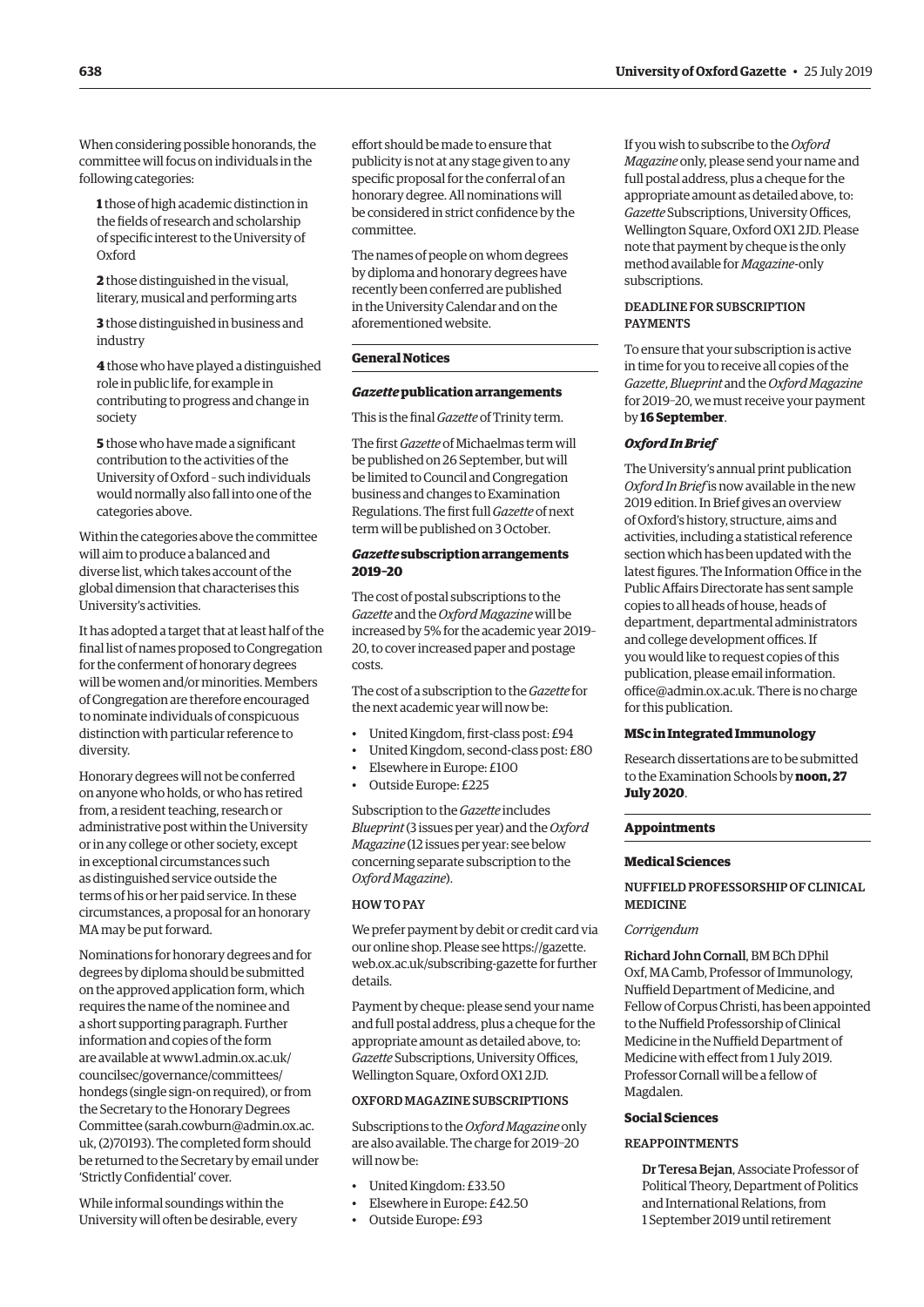## Lectures

<span id="page-8-0"></span>Dr James Edwards, Associate Professor of Law, Faculty of Law, from 1 October 2020 until retirement

Dr Victoria Elliott, Associate Professor of English and Literacy Education, Department of Education, from 1 September 2019 until retirement

Dr Thomas Hale, Associate Professor in Public Policy (Global Public Policy), Blavatnik School of Government, from 8 September 2019 until retirement

Dr Andrew Higgins, Associate Professor of Civil Procedure, Faculty of Law, from 1 September 2019 until retirement

Dr David Humphreys, Associate Professor of Evidence-Based Social Intervention and Policy Evaluation, Department of Social Policy and Intervention, from 1 September 2019 until retirement

Professor Hugh Whittaker, Associate Professor in the Economy and Business of Japan, School of Global Area Studies, from 1 October 2019 until retirement

#### **Graduate Awards and Prizes**

*This content has been removed as it contains personal information protected under the Data Protection Act.*

#### **Electoral Boards**

#### **Composition of an Electoral Board**

The composition of the electoral board to the post below, proceedings to fill which are currently in progress, is as follows:

#### MAN PROFESSORSHIP OF QUANTITATIVE FINANCE

|                                      | Appointed by                 |
|--------------------------------------|------------------------------|
| Professor A Trefethen.<br>PVC.       | Vice-Chancellor <sup>1</sup> |
| Professor R Rutherford               | Christ Church                |
| Professor S Howison                  | Christ Church                |
| Professor C Harvey                   | Council                      |
| Professor D Sornette                 | Council                      |
| Professor C Dean                     | <b>MPLS Division</b>         |
| Professor T Noe                      | Social Sciences              |
|                                      | Division                     |
| Professor S Roberts                  | Oxford-Man                   |
|                                      | Institute                    |
| Professor D Farmer                   | Oxford-Man                   |
|                                      | Institute                    |
| Professor T Zariphopoulou Oxford-Man |                              |
|                                      | Institute                    |

1 Appointed by the Vice-Chancellor under the provisions of Statute IX, Sect 10 and 11.

#### **Musical and other Events**

#### **Oxford Botanic Garden and Arboretum**

*6.30pm, 24 Aug*: Open-air production of Shakespeare's *A Midsummer Night's Dream*. Tickets: £16 (£11 child; £46 family). Bring own rugs or low-backed seating. More information and tickets: [www.obga.ox.ac.uk/event/midsummers](http://www.obga.ox.ac.uk/event/midsummers-nights-dream-open-air-theatre)[nights-dream-open-air-theatre](http://www.obga.ox.ac.uk/event/midsummers-nights-dream-open-air-theatre)

#### **Exhibitions**

#### **Christ Church Picture Gallery**

*3 Aug–18 Nov*: Artists around Parma: Between Melancholy and Exuberance (Correggio, Parmigianino, Bertoia, Orsi). More information: [www.chch.ox.ac.uk/](http://www.chch.ox.ac.uk/picture-gallery/christ-church-picture-gallery) [picture-gallery/christ-church-picture](http://www.chch.ox.ac.uk/picture-gallery/christ-church-picture-gallery)[gallery](http://www.chch.ox.ac.uk/picture-gallery/christ-church-picture-gallery)

#### **Social Sciences**

#### **Environmental Change Institute**

#### OXFORD ENERGY DAY

Oxford Energy day 2019 will be held from 10.15am on 1 October at the Natural History Museum. Speakers include: Professor Peter Bruce, Faraday Institution; Professor Chris Llewellyn Smith; Claire Spedding, National Grid; Professor Jihong Wang, Warwick; Dr Rebecca Ford, EnergyRev; Professor Bill David, STFC; and Professor Yulong Ding, Birmingham. A breakfast session will be held before the conference focusing on 'Women in Energy', and a reception will follow the conference at 5pm. Researchers are invited to participate in the conference poster session at lunchtime. More information and to register: www.energy. [ox.ac.uk/wordpress/8th-oxford-energy-day](www.energy.ox.ac.uk/wordpress/8th-oxford-energy-day-energy-storage)energy-storage.

*Subject*: 'Energy storage'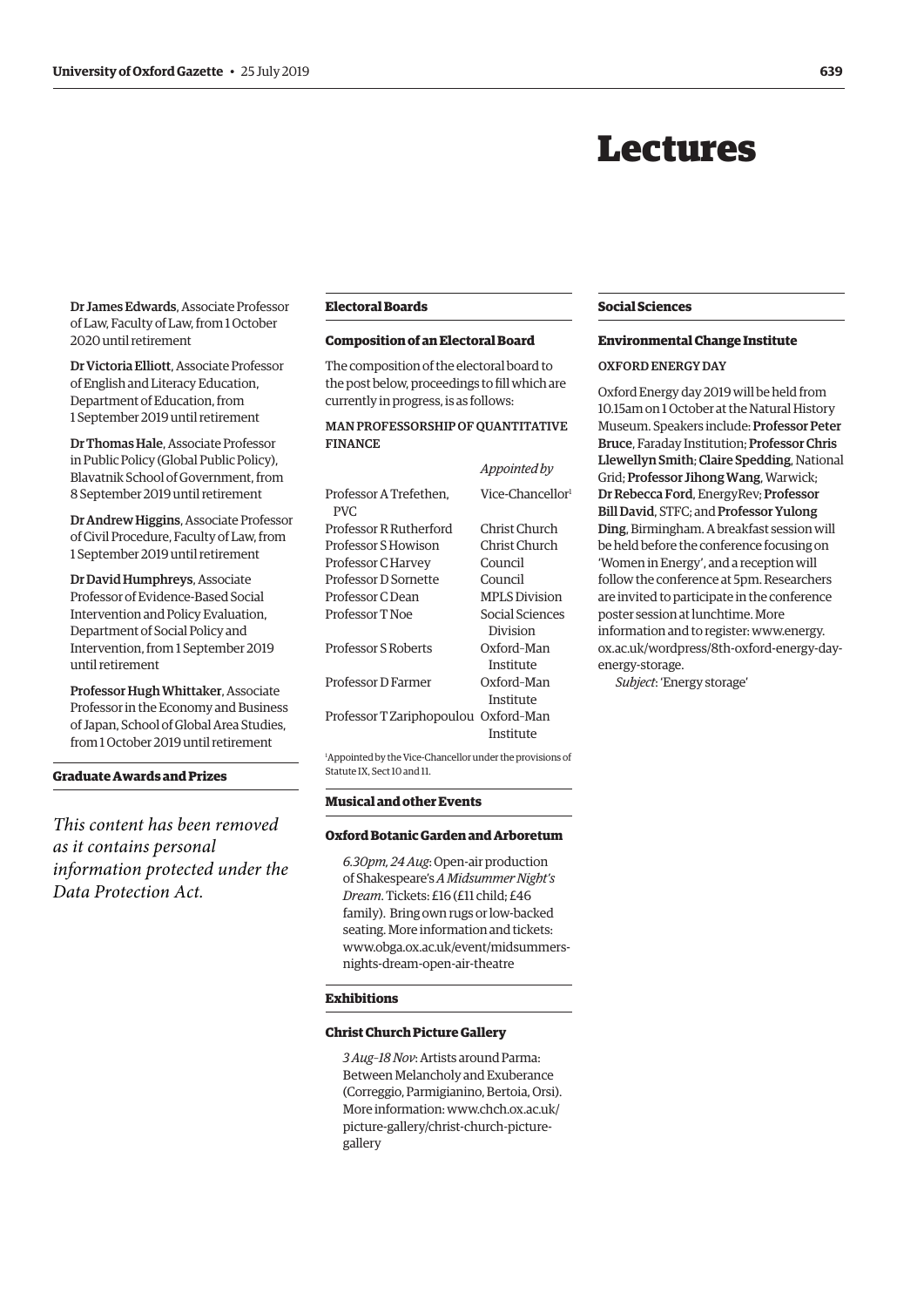# <span id="page-9-0"></span>Examinations and Boards

**Examinations for the Degree of Doctor of Philosophy**

*This content has been removed as it contains personal information protected under the Data Protection Act.*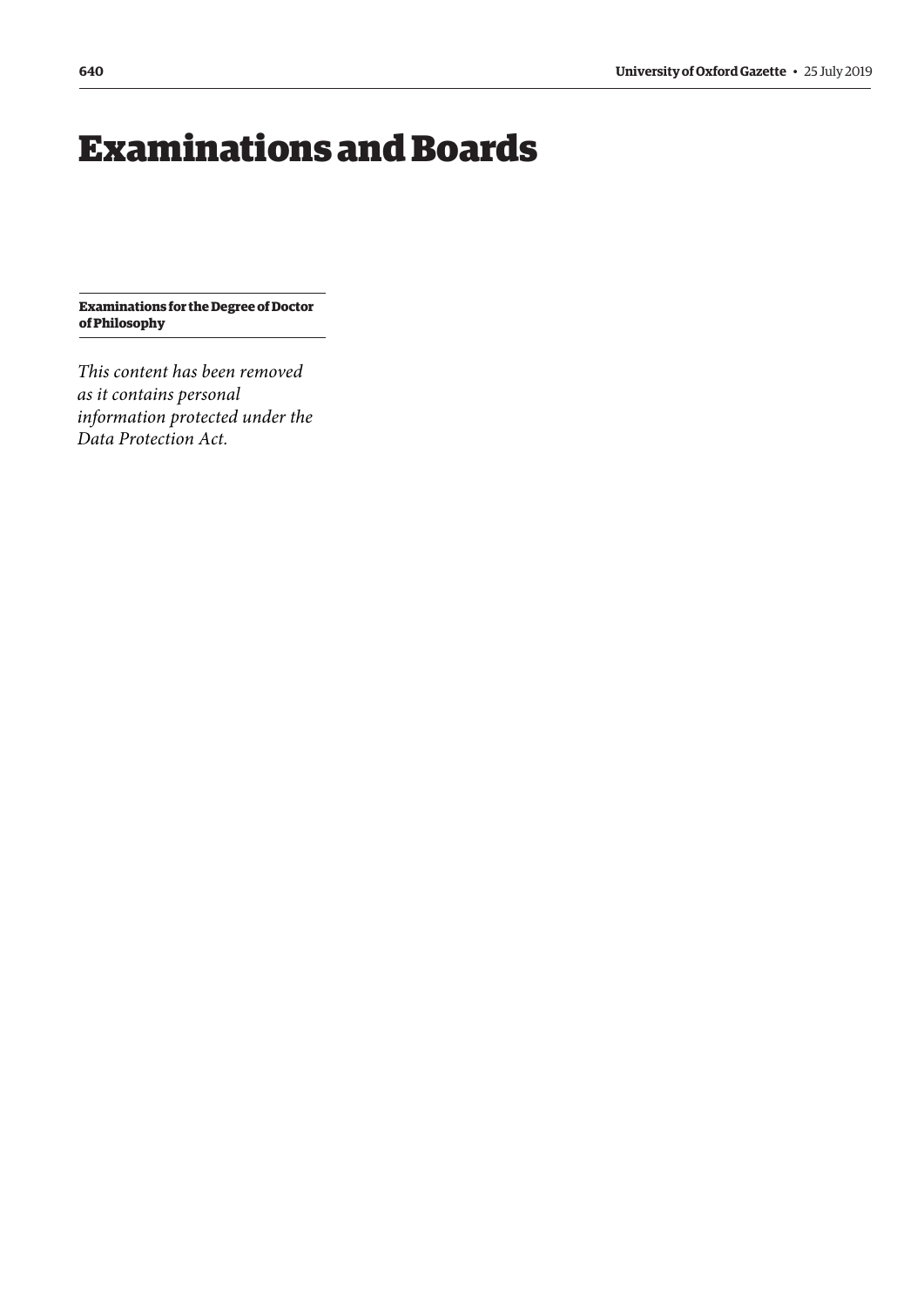<span id="page-10-0"></span>*This content has been removed as it contains personal information protected under the Data Protection Act.*

**Examinations for the Degree of Master of Letters**

*This content has been removed as it contains personal information protected under the Data Protection Act.*

#### **Changes to Examination Regulations**

For the complete text of each regulation listed below and a listing of all changes to regulations for this year to date, please see [https://gazette.web.ox.ac.uk/examination](https://gazette.web.ox.ac.uk/examination-regulations-0)regulations-0.

#### **Education Committee**

REGULATIONS FOR THE CONDUCT OF UNIVERSITY EXAMINATIONS – PART 5 to remove requirement for Proctors to approve nominations for chair of examiners

GENERAL REGULATIONS GOVERNING RESEARCH DEGREES GENERAL REGULATIONS FOR THE DEGREE OF DOCTOR OF PHILOSOPHY GENERAL REGULATIONS FOR THE DEGREE OF MASTER OF SCIENCE BY RESEARCH GENERAL REGULATIONS FOR THE DEGREE OF MASTER OF LETTERS REGULATIONS FOR THE DEGREES OF MASTER OF PHILOSOPHY IN LAW AND MASTER OF PHILOSOPHY IN SOCIO-LEGAL RESEARCH to reflect changes in college involvement in progression processes BACHELOR OF THEOLOGY

GENERAL REGULATIONS FOR FOUNDATION CERTIFICATES GENERAL REGULATIONS FOR PGCERT (CONTINUING EDUCATION) GENERAL REGULATIONS FOR PGDIP (CONTINUING EDUCATION) GENERAL REGULATIONS FOR UGADVDIP (CONTINUING EDUCATION) GENERAL REGULATIONS FOR UGCERT (CONTINUING EDUCATION) GENERAL REGULATIONS FOR UGDIP (CONTINUING EDUCATION) to allow examination according to an earlier syllabus

#### **Continuing Education Board/Medical Sciences Board**

POSTGRADUATE PROGRAMME IN EVIDENCE-BASED HEALTH CARE (I) addition of new postgraduate certificate

POSTGRADUATE PROGRAMME IN EVIDENCE-BASED HEALTH CARE (II) (a) addition of existing module to those available for MSc EBHC Medical Statistics candidates (b) other minor updates

#### **Humanities Board**

RESEARCH DEGREES IN ENGLISH LANGUAGE AND LITERATURE removal of references to a redundant process element

RESEARCH DEGREES IN HISTORY RESEARCH DEGREES IN MEDIEVAL AND MODERN LANGUAGES RESEARCH DEGREES IN THEOLOGY AND RELIGION (I) removal of obsolete information

RESEARCH DEGREES IN THEOLOGY AND RELIGION (II)

correction to *Gazette* notice of 4 July 2019

MST IN COMPARATIVE LITERATURE AND CRITICAL TRANSLATION clarification and correction to submission

MST IN MEDIEVAL STUDIES rewording for clarity

FHS OF HISTORY FHS OF HISTORY AND ECONOMICS FHS OF HISTORY AND ENGLISH change to mode of submission

FHS OF HISTORY AND MODERN **LANGUAGES** clarification of Optional Additional

Thesis regulations PRELIMS IN FINE ART

correction to *Gazette* notice of 11 July 2019

#### **Mathematical, Physical and Life Sciences Board**

MSC IN COMPUTER SCIENCE minor amendment to assessment

MSC IN MATHEMATICAL AND COMPUTATIONAL FINANCE (a) addition of another take-home project (b) removal of oral presentation

MSC IN MATHEMATICAL MODELLING AND SCIENTIFIC COMPUTING MSC IN MATHEMATICAL SCIENCES MSC IN MATHEMATICS AND FOUNDATIONS OF COMPUTER SCIENCE amendment to resit regulations in line with University policy

MSC IN MATHEMATICAL AND THEORETICAL PHYSICS

(a) amendment to resit regulations (b) rewording of mentions of 'part' and 'courses' to 'units' to align regulations with terminology used in examination conventions and course handbook (c) amendment to oral presentation being at end of course of studies to being during course of studies (d) remove mention of distinction

FHS OF CHEMISTRY

FHS OF COMPUTER SCIENCE

(a) to incorporate IT component of laboratory work in practical course (b) to change name of Chemistry Academic Board to Chemistry Teaching Committee

FHS OF COMPUTER SCIENCE AND PHILOSOPHY FHS OF MATHEMATICS AND COMPUTER **SCIENCE** PRELIMS IN COMPUTER SCIENCE PRELIMS IN COMPUTER SCIENCE AND PHILOSOPHY PRELIMS IN MATHEMATICS AND COMPUTER SCIENCE minor amendment to wording to reflect current practice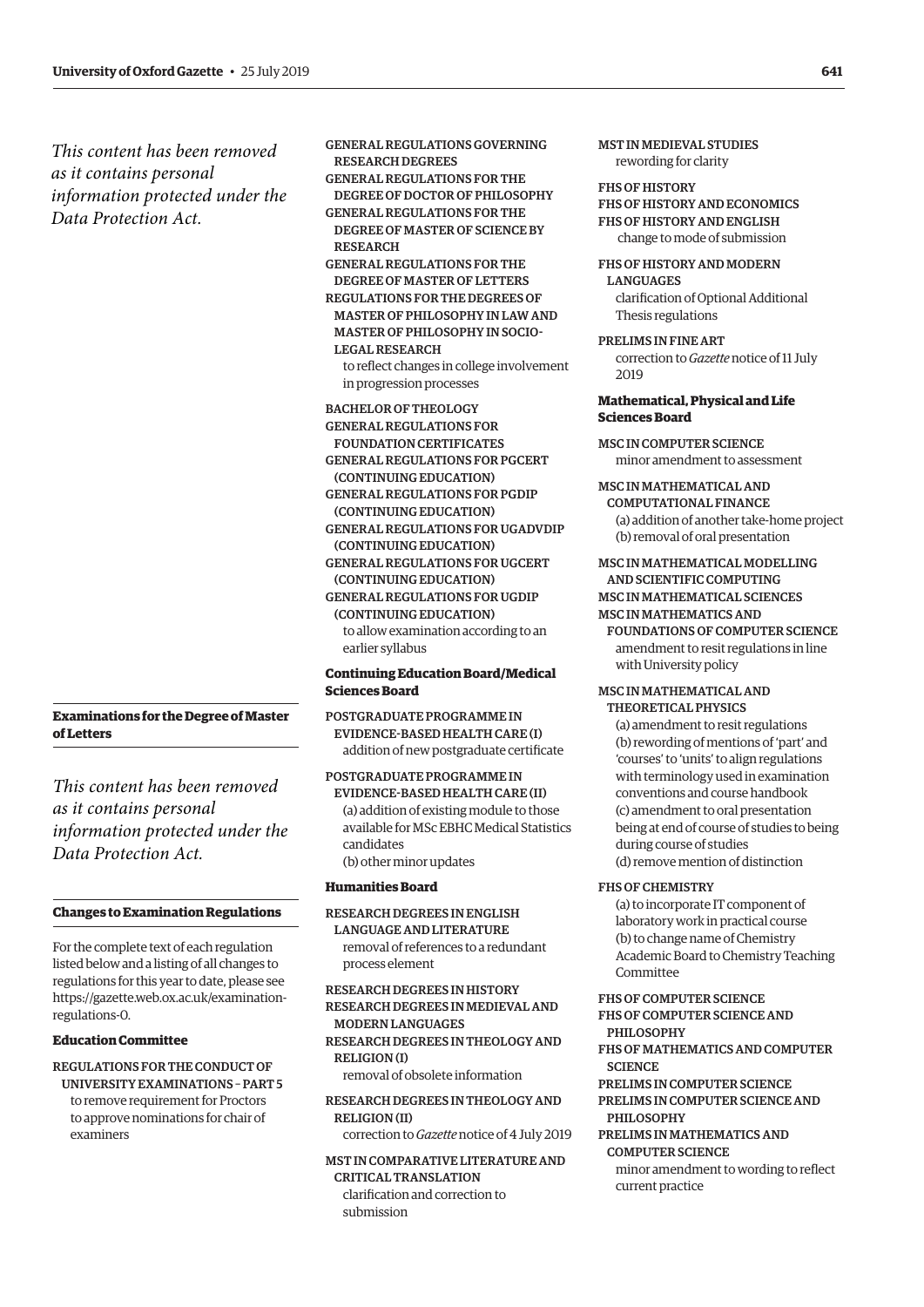#### FHS OF MATHEMATICAL AND

#### THEORETICAL PHYSICS (I)

(a) amendment to resit regulations (b) rewording of mentions of 'part' and 'courses' to 'units' to align regulations with the terminology used in examination conventions and course handbook

(c) amendment to oral presentation being at end of course of studies to being during course of studies (d) minor grammatical changes

#### FHS OF MATHEMATICAL AND

THEORETICAL PHYSICS (II) to allow for award of merit

#### FHS OF MATHEMATICS AND

PHILOSOPHY (I) change to outcomes for Part C

#### FHS OF MATHEMATICS AND PHILOSOPHY (II)

(a) amendment to number of units permitted (b) removal of duplicate information contained in Philosophy Regulations in all Honour Schools including Philosophy

#### FHS OF PHYSICS AND PHILOSOPHY

changes to mirror structure and syllabus of new 3rd year (Part B) of physics course

#### PRELIMS IN BIOLOGY

FPE Biology will replace FPE Biological Sciences

#### PRELIMS IN CHEMISTRY

(a) removal of IT training officer reference (b) changing reference from Examiner to Moderator

#### PRELIMS IN MATERIALS SCIENCE

(a) revision to way the practical classes are assessed (b) modified titles for three of the four written papers

#### PRELIMS IN MATHEMATICS AND PHILOSOPHY

minor amendment to wording to bring in line with Prelims in Mathematics

#### **Social Sciences Board**

#### RESEARCH DEGREES IN INTERNATIONAL DEVELOPMENT

(a) introduction of part-time variant of DPhil in International Development (b) introduction of separate set of regulations for Research Degrees in International Development

#### RESEARCH DEGREES IN LAW

(a) amendments in response to changes to MPhil courses in the Faculty of Law (b) transfer of existing regulations into new divisional template for DPhil course regulations

#### RESEARCH DEGREES IN MIGRATION **STUDIES**

introduction of new full-time and parttime DPhil in Migration Studies

#### RESEARCH DEGREES IN SOCIAL POLICY AND INTERVENTION (I)

introduction of separate set of regulations for Research Degrees in Social Policy and Intervention

#### RESEARCH DEGREES IN SOCIAL POLICY AND INTERVENTION (II)

introduction of part-time variants of DPhil programmes with effect from MT 2020

#### RESEARCH DEGREES IN SOCIAL POLICY AND INTERVENTION, SOCIOLOGY, AND INTERNATIONAL DEVELOPMENT regulations discontinued

#### RESEARCH DEGREES IN SOCIOLOGY

(a) introduction of part-time variant of the DPhil in Sociology (b) introduction of separate set of regulations for Research Degrees in Sociology

#### **EMBA**

(a) introduction of time limit for resits and resubmissions (b) factual corrections to text

#### MBA

(a) introduction of time limit for resits and resubmissions (b) factual corrections to text, including to delete reference to award of distinction (c) amendment to final outcome rules

#### MPHIL IN COMPARATIVE SOCIAL POLICY

(a) minor amendment to submission date for option papers (b) minor presentational changes, including removal of reference to award of distinction as included in General Regulations

#### MPHIL IN JAPANESE STUDIES MSC IN JAPANESE STUDIES

(a) amendment to assessment for qualitative methods (b) removal of research proposal assessment (c) removal of award of a distinction

#### MPHIL IN LATIN AMERICAN STUDIES

(a) amendment to assessment details and associated resit arrangements for Research Methods (b) removal of award of a distinction

#### MPHIL IN MEDICAL ANTHROPOLOGY MPHIL IN SOCIAL ANTHROPOLOGY MPHIL IN VISUAL, MATERIAL AND MUSEUM ANTHROPOLOGY

#### MSC IN MEDICAL ANTHROPOLOGY MSC IN SOCIAL ANTHROPOLOGY MSC IN VISUAL, MATERIAL AND MUSEUM

#### ANTHROPOLOGY (a) to move submission dates that fall on Tuesday to the Thursday of same week (b) factual corrections to text and

removal of redundant information

#### MPHIL IN MODERN SOUTH ASIAN **STUDIES**

(a) amendment to assessment for qualitative methods (b) removal of 'What is South Asia' and research proposal assessments

#### MPHIL IN RUSSIAN AND EAST EUROPEAN **STUDIES**

#### MSC IN RUSSIAN AND EAST EUROPEAN **STUDIES**

(a) amendment to assessment details and associated resit arrangements for Research Methods (b) addition of reference to merit in overall resit arrangements

#### MSC IN AFRICAN STUDIES

(a) amendments to option paper assessment schedule (b) deletion of reference to award of distinction

#### MSC IN APPLIED LINGUISTICS AND SECOND LANGUAGE ACQUISITION

MSC IN COMPARATIVE SOCIAL POLICY MSC IN SOCIAL SCIENCE OF THE INTERNET (FULL-TIME)

#### MSC IN SOCIAL SCIENCE OF THE INTERNET (PART-TIME)

to remove reference to award of distinction as covered by General Regulations

#### MSC IN COGNITIVE AND EVOLUTIONARY ANTHROPOLOGY

(a) amendment to submission date of dissertation proposed titles (b) factual corrections to content of Paper 2 and Paper 3 as described in the Schedule

#### MSC IN CRIMINOLOGY AND CRIMINAL

JUSTICE (I)

amendment to dissertation submission date

#### MSC IN CRIMINOLOGY AND CRIMINAL JUSTICE (II)

(a) amendment to timing of assessment for assessed essays (b) correction of earlier *Gazette* notice of 2 May 2019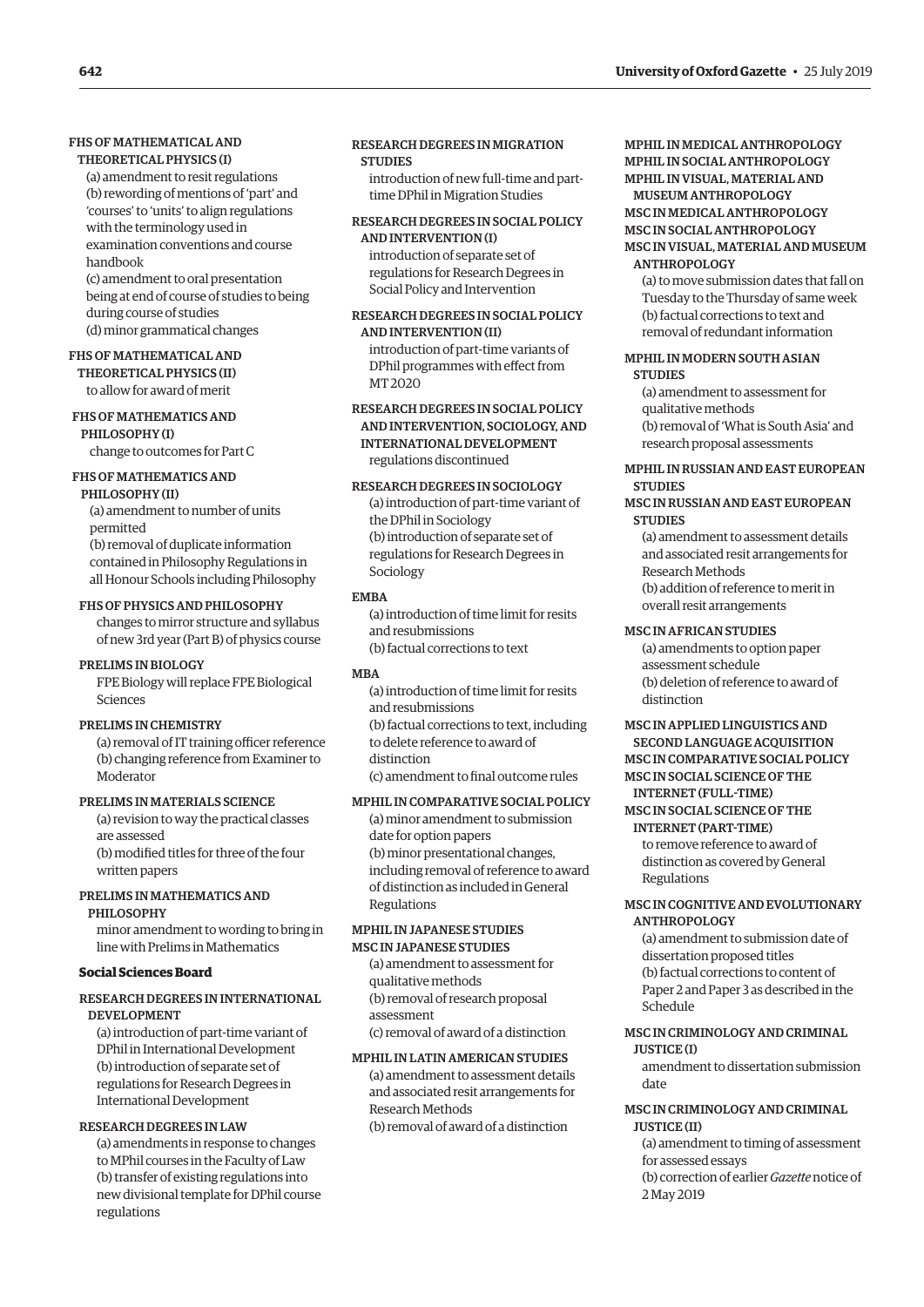## Advertisements

#### <span id="page-12-0"></span>MSC IN ECONOMICS FOR DEVELOPMENT changes to examination of topics in international trade

## MSC IN FINANCIAL ECONOMICS

minor factual corrections to text

#### MSC IN MAJOR PROGRAMME MANAGEMENT

(a) to permit submission of Research Methods assignment as part of dissertation

(b) updates to Schedule of Core Courses (c) amendment to timing of resits of summative assignments (d) to reduce permitted minimum length of suspension of status at any one time

from 3 months to 1

#### MSC IN MIGRATION STUDIES

(a) amendment to dissertation submission requirements (b) factual corrections to text

#### MSC IN MODERN SOUTH ASIAN STUDIES

(a) amendment to assessment for qualitative methods (b) removal of 'What is South Asia' and research proposal assessments (c) change to deadline for approval of the thesis title

#### MSC IN REFUGEE AND FORCED MIGRATION STUDIES

(a) minor amendments to thesis submission requirements (b) presentational changes to Individual Research Design Essay section of regulations

#### MSC IN SOCIAL DATA SCIENCE

(a) change of title and assessment method of Part 4: 'Python for Social Data Science'

(b) minor factual corrections to text

#### **Advertising enquiries**

*Email*: [gazette.ads@admin.ox.ac.uk](mailto:gazette.ads@admin.ox.ac.uk) *Telephone*: 01865 (2)80548 *Web*[: https://gazette.web.ox.ac.uk/classified](www.gazette.web.ox.ac.uk/classified-advertising-gazette)advertising-gazette

#### **Deadline**

Advertisements are to be received by **noon on Wednesday** of the week before publication (ie eight days before publication). Advertisements must be submitted online.

#### **Charges**

Commercial advertisers: £30 per insertion of up to 70 words, or £60 per insertion of 71–150 words.

Private advertisers: £20 per insertion of up to 70 words, or £40 per insertion of 71–150 words.

See our website for examples of whether an advertisement is considered commercial [or private: https://gazette.web.ox.ac.uk/](www.gazette.web.ox.ac.uk/classified-advertising-gazette) classified-advertising-gazette.

#### **Online submission and payment**

Advertisements must be submitted and paid for online, using a credit card or debit card, through a secure website. For details, [see https://gazette.web.ox.ac.uk/classified](www.gazette.web.ox.ac.uk/classified-advertising-gazette)advertising-gazette.

#### **Extracts from the terms and conditions of acceptance of advertisements**

*General*

1. Advertisements are accepted for publication at the discretion of the editor of the *Gazette*.

*Note*. When an advertisement is received online, an acknowledgement will be emailed automatically to the email address provided by the advertiser. The sending of this acknowledgement does not constitute an acceptance of the advertisement or an undertaking to publish the advertisement in the *Gazette*.

2. The right of the *Gazette* to edit an advertisement, in particular to abridge when necessary, is reserved.

3. Advertisements must be accompanied by the correct payment, and must be received by the deadline stated above. *No refund can be made for cancellation after the acceptance of advertisements*.

4. Once an advertisement has been submitted for publication, no change to the text can be accepted.

5. Voucher copies or cuttings cannot be supplied.

#### *Charges*

6. Two separate charging arrangements will apply, for commercial and private advertisers. The rates applicable at any time will be published regularly in the *Gazette*, and may be obtained upon enquiry. The rates, and guidance on applicability of each rate, are also available online.

The editor's decision regarding applicability of these rates to an individual advertiser will be final.

#### *Disclaimer*

**7. The University of Oxford and Oxford University Press accept no responsibility for the content of any advertisement published in the** *Gazette***. Readers should note that the inclusion of any advertisement in no way implies approval or recommendation of either the terms of any offer contained in it or of the advertiser by the University of Oxford or Oxford University Press.**

#### *Advertisers' Warranty and Indemnity*

**13. The advertiser warrants:**

**(i) Not to discriminate against any respondents to an advertisement published in the** *Gazette* **on the basis of their gender, sexual orientation, marital or civil partner status, gender reassignment, race, religion or belief, colour, nationality, ethnic or national origin, disability or age, or pregnancy.**

(ii) That the advertisement does not contravene any current legislation, rules, regulations or applicable codes of practice.

(iii) That it is not in any way illegal or defamatory or a breach of copyright or an infringement of any other person's intellectual property or other rights.

*You are advised to view our full Terms and Conditions of acceptance of advertisements. Submission of an advertisement implies acceptance of our terms and conditions, which may be found at https://gazette.web.ox.ac. [uk/classified-advertising-gazette](www.gazette.web.ox.ac.uk/classified-advertising-gazette), and may also be obtained on application to Gazette Advertisements, Public Affairs Directorate, University Offices, Wellington Square, Oxford OX1 2JD.*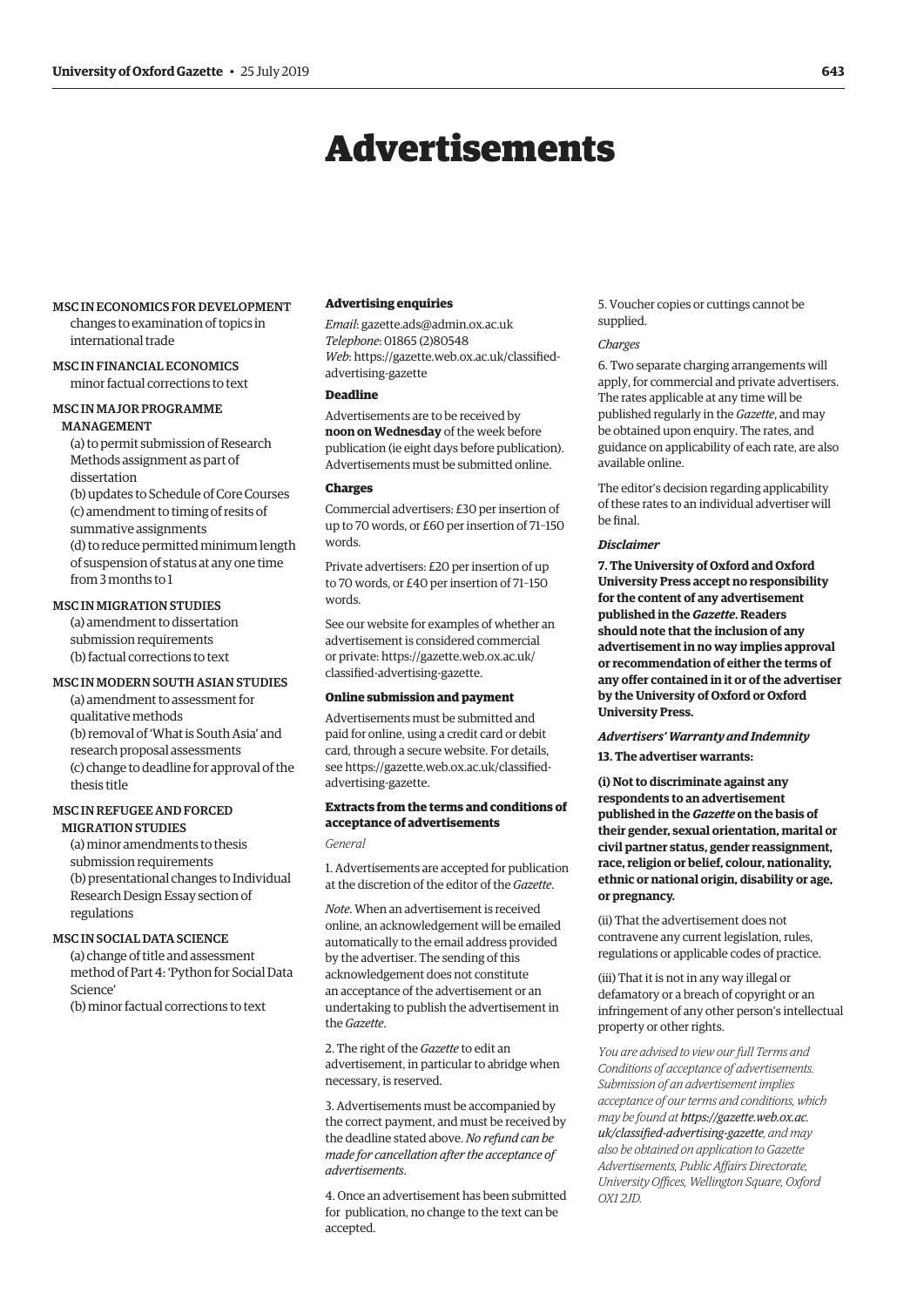#### **Miscellaneous**

#### *Gazette* **publication arrangements**

**Advertisers are asked to note** that this is the final *Gazette* of Trinity term. Publication for Michaelmas term will begin on 26 September; please note, however, that the 26 September issue will be limited to University business only, so will not contain classified advertisements. The first issue to contain classified advertisements will be published on 3 October. The usual deadline will continue to apply (see above).

**Medical Sciences Ethics Committee** (MS IDREC) lay member sought: unpaid external member sought to review applications for ethics approval for research investigations involving human volunteers and/or personal data. Also contribute to development of University policies and procedures for research. Must not be currently employed by, or studying at, the University or its colleges. Specific qualifications or expertise not necessary. Reasonable travel costs reimbursed. Deadline: 16 Sept. More information: [https://](https://researchsupport.admin.ox.ac.uk/governance/ethics/committees/members) [researchsupport.admin.ox.ac.uk/governance/](https://researchsupport.admin.ox.ac.uk/governance/ethics/committees/members)

**The Anchor pub**, dining rooms and terrace – close to Jericho. We serve simple, honest, fresh food with daily changing seasonal specials, an extensive wine list and great beer. Our 2 private dining rooms can seat 14 and 16 and are available for meetings or dinner parties. We are open 9am–11pm Mon–Fri and 8am–11pm Sat and Sun. 2 Hayfield Rd, Oxford OX2 6TT. Tel: 01865 510282. Web: [www.theanchoroxford.](http://www.theanchoroxford.com) [com.](http://www.theanchoroxford.com)

[ethics/committees/members.](https://researchsupport.admin.ox.ac.uk/governance/ethics/committees/members)

**Stone Pine Design** card publisher specialising in wood engraving, linocuts and Oxfordshire. Beautifully produced, carefully selected designs by internationally renowned artists. Web: [www.stonepinedesign.co.uk](http://www.stonepinedesign.co.uk).

**St Giles' Parish Rooms for hire**. Ideally located close to the city centre at 10 Woodstock Rd OX2 6HT. There is a main hall and a meeting room that can be hired together or separately, and full kitchen facilities. For enquiries regarding availability and to arrange a site visit, contact Meg Peacock, Benefice Manager: 07776 588712 or [sgsm.benefice.](mailto:sgsm.benefice.manager@gmail.com) [manager@gmail.com.](mailto:sgsm.benefice.manager@gmail.com)

#### **Groups and societies**

**The Oxford University Newcomers' Club** at the University Club, 11 Mansfield Rd, OX1 3SZ, welcomes the wives, husbands or partners of visiting scholars, of graduate students and of newly appointed academic and administrative members of the University. We offer help, advice, information and the opportunity to meet others socially. Informal coffee mornings are held in the club every Wednesday 10.30am–noon (excluding the Christmas vacation). Newcomers with

children (aged 0–4) meet every Fri in term 10.15am–11.45am. We have a large programme of events including tours of colleges, museums and other places of interest. Other term-time activities include a book group, informal conversation group, garden group, antiques group, an opportunity to explore Oxfordshire and an Opportunities in Oxford group. Visit our website: [www.newcomers.ox.ac.uk](http://www.newcomers.ox.ac.uk).

**Oxford Research Staff Society** (OxRSS) is run by and for Oxford research staff. It provides researchers with social and professional networking opportunities, and a voice in University decisions that affect them. Membership is free and automatic for all research staff employed by the University of Oxford. For more information and to keep up to date, see: web: [www.oxrss.ox.ac.uk;](http://www.oxrss.ox.ac.uk) Facebook: <http://fb.me/oxrss;> Twitter: @ResStaffOxford; mailing list: [researchstaff](mailto:researchstaff-subscribe@maillist.ox.ac.uk)[subscribe@maillist.ox.ac.uk](mailto:researchstaff-subscribe@maillist.ox.ac.uk).

#### **Restoration and Conservation of Antique Furniture**

**John Hulme** undertakes all aspects of restoration. 30 years' experience. Collection and delivery. For free advice, telephone or write to the Workshop, 11A High St, Chipping Norton, Oxon, OX7 5AD. Tel: 01608 641692.

#### **Sell your unwanted books**

**Sell your unwanted books** at competitive prices. If you need extra space or are clearing college rooms, a home or an office, we would be keen to quote for books and CDs. Rare items and collections of 75 or more wanted if in VG condition; academic and non-academic subjects. We can view and collect. Contact Graham Nelson at History Bookshop Ltd on 01451 821660 or [sales@historybookshop.com](mailto:sales@historybookshop.com).

#### **Antiques bought and sold**

**Wanted and for sale** – quality antiques such as furniture, fire guards, grates and related items, silver, pictures, china and objets d'art. Please contact Greenway Antiques of Witney, 90 Corn Street, Witney OX28 6BU on 01993 705026 or 07831 585014 or email jean greenway@hotmail.com.

#### **Services Offered**

**Big or small, we ship it all**. Plus free pick up anywhere in Oxford. Also full printing services available (both online and serviced), 24-hour photocopying, private mailing addresses, fax bureau, mailing services and much more. Contact or visit Mail Boxes Etc, 266 Banbury Rd, Oxford. Tel: 01865 514655. Fax: 01865 514656. Email: [staff@mbesummertown.co.uk](mailto:staff@mbesummertown.co.uk). Also at 94 London Rd, Oxford. Tel: 01865 741729. Fax: 01865 742431. Email: [staff@](mailto:staff@mbeheadington.co.uk) [mbeheadington.co.uk](mailto:staff@mbeheadington.co.uk).

**Airport transfer/chauffeur service**. If you are looking for a reliable and experienced transfer service I would be happy to discuss your needs. Last year I handled 328 airport transfers successfully and I have over 20 years' experience. Account customers welcome and all major credit cards accepted. Comfortable and reliable Heathrow service. Contact Tim Middleton. Tel: 07751 808763 or email: [timothy.middleton2@btopenworld.com](mailto:timothy.middleton2@btopenworld.com).

#### **Independent Pensions and Financial**

**Advice**. Austin Chapel Independent Financial Advisers LLP provide bespoke pensions and financial advice to staff working for the University of Oxford. We provide Annual Allowance and Lifetime Allowance pension tax mitigation advice and calculations. In addition, we can provide projections of future pension benefits to ensure your retirement plans are on course to meet your retirement income requirements. We also offer an independent investment review service to help ensure that your investment portfolio still meets your current attitude to risk and is tax efficient. The initial meeting can be held at your workplace, home or our central Oxford offices. There is no cost for the initial meeting. For more information contact Gary O'Neill on 01865 304094 or email [gary.oneill@](mailto:gary.oneill@austinchapel.co.uk) [austinchapel.co.uk](mailto:gary.oneill@austinchapel.co.uk).

**Carpenter/joiner**. For bookcases, wardrobes, etc, made on site to your specifications. Portfolio available. Call Rob Guthrie on 01608 677423 (evening) or 07961 444957 (daytime). Email: [rob.s.guthrie@gmail.com](mailto:rob.s.guthrie@gmail.com).

**Hope Services** is a family-run typesetting company established more than 35 years ago. Based in the heart of Oxfordshire, we specialise in the styling and production of published material. We regularly work on all types of publications including early learning teaching titles; single-author, first-time novels and novellas; academic law books and journals; and social, financial and technical reports. We would be happy to discuss and develop your ideas, and provide you with an individual quote. Please feel free to contact us at Hope Services (Abingdon) Ltd. Tel: 01235 530439. Web: [www.hopeservices.co.uk.](http://www.hopeservices.co.uk) Email: [mark.harvey@hopeservices.co.uk.](mailto:mark.harvey@hopeservices.co.uk)

#### **Oxford's low-cost packing and shipping**

**experts**. Lowest price rates for University students, staff and departments, discounted boxes and collection for all shipments. Whether clothing, books, computers, musical instruments, fragile laboratory equipment, rowing oars, valuable paintings or other household items, we specialise in custom packing and worldwide delivery by road, sea and air. Pack & Send, 3 Botley Rd, Oxford, OX2 0AA. Tel: 01865 260610. Email: [oxford@](mailto:oxford@packsend.co.uk) [packsend.co.uk.](mailto:oxford@packsend.co.uk)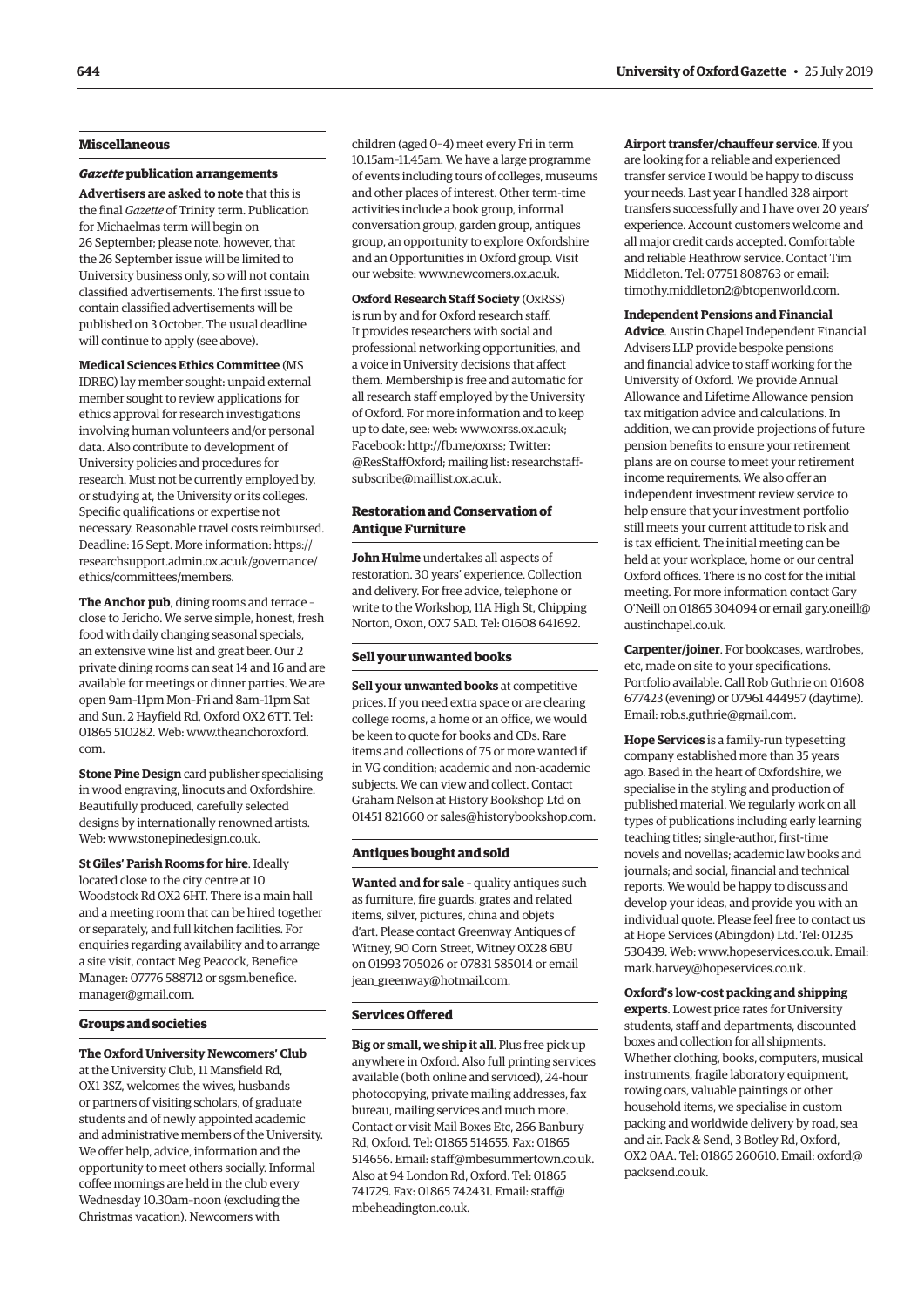#### **Domestic Services**

**Fantastic Services now in Oxford**. Enjoy more free time. Have your home chores and garden care solved by dedicated and fully equipped pros. Go to [fantasticservices.com/](http://fantasticservices.com/oxford) [oxford](http://fantasticservices.com/oxford) – simply check the availability and prices for your area and book for whenever it is most convenient! Use promo code OXUNI to get £15 off all cleaning, gardening and handyman services. T&Cs apply.

#### **Houses to Let**

**Charming 2-bedroom** detached gatehouse for rent on the Tubney Estate; part furnished, including white goods; access to superfast fibre optic broadband. Ample off-road parking for 2 cars; gardens. Quiet rural location with easy public transport to Oxford. £980 pcm. Available in Aug 2019. Please contact [dawn.](mailto:dawn.burnham@zoo.ox.ac.uk) [burnham@zoo.ox.ac.uk](mailto:dawn.burnham@zoo.ox.ac.uk) with enquiries.

**7-bedroom family house** for rent, Woodstock Rd. Arts & Crafts period, large garden, furnished or unfurnished. Available from 1 Sept for 1 year or 6 months. Private rental with some flexibility. Please call 07973 971706.

#### **Flats to Let**

**Headington: 2-bedroom flat to let**. Unfurnished 1st-floor flat in a gated development. Living room with sliding glass doors to small balcony. Kitchen with fridge/ freezer, washer/dryer, electric oven and gas hob. Double and single bedrooms with built-in wardrobes. Bathroom with shower over bath.

Gas CH. Designated parking space. Good access to London Rd. Non-smokers. Available 22 Jul: £1,100pcm. Contact [marymarzillier@](mailto:marymarzillier@gmail.com) [gmail.com](mailto:marymarzillier@gmail.com) for information and photos.

**Oxford furnished flat and houses**. Central north: 3-level studio from 20 Sept at £875, 2 beds from Aug at £1,195. Summertown: 2 beds, 1 double plus study from Sept at £995, close to shops; 3-bed plus study from Sept at £1,475. Headington/Marston: detached 3-bed modern house close to JR from Aug or Sept at £1,475. Email: [a.fiorentino109@gmail.com.](mailto:a.fiorentino109@gmail.com) Tel: 01865 516144.

**Venice, S Polo**: furnished flat to let, next to Frari, university and archives. 1st floor: 1 double bedroom, 2 living/dining/study. Fast internet, air-conditioned, minimum 1/ maximum 6 months. €1,200 pm, all included. Contact: 07950 497790.

#### **Accommodation Offered**

**Visiting academics welcomed** as paying guests for short or long stays in comfortable home of retired academic couple. Situated in quiet, leafy close in north Oxford within easy distance of main University buildings, town centre, river, shops and restaurants. Rooms have free TV, Wi-Fi, refrigerator, microwave,

kettle, tea, coffee, central heating. Linen, cleaning, breakfast all included in the very moderate terms. Email: [DVL23@me.com.](mailto:DVL23@me.com)

**scottfraser** – market leaders for quality Oxfordshire property. Selling, letting, buying, renting, investing – we are here to help. Visit [www.scottfraser.co.uk](http://www.scottfraser.co.uk) for more information or call: Headington sales: 01865 759500; Summertown sales: 01865 553900; East Oxford sales: 01865 244666; Witney sales: 01993 705507; Headington lettings: 01865 761111; Summertown lettings: 01865 554577; East Oxford and student lettings: 01865 244666; Witney lettings: 01993 777909.

**Single room available** from early Sept in central north Oxford, within very easy walking distance of the University. Breakfast included; use of kitchen. Suitable for visiting academics and postdocs for short or medium-length stays. Fair rates. Email: [elphickjericho@gmail.](mailto:elphickjericho@gmail.com) [com](mailto:elphickjericho@gmail.com) or tel: 01865 516142.

**Hospital consultant and writer** welcome paying guests for short or long stays in 18thcentury farmhouse 15 mins' drive to Oxford. Regular bus and train to Oxford centre. Surrounded by beautiful country with walks straight from house. Large bedroom with desk, and peace to work. Cleaning. Breakfast and dinner can be included. Use of large country kitchen, family atmosphere with dogs, horses. Available Sept, moderate terms. Email: [shena.](mailto:shena.guild@btinternet.com) [guild@btinternet.com](mailto:shena.guild@btinternet.com). Tel: 07808 044664.

#### **Self-catering Apartments**

**Visiting Oxford?** Studio, 1-, 2- and 3-bed properties conveniently located for various colleges and University departments. Available from 1 week to several months. Apartments are serviced, with linen provided and all bills included. Details, location maps and photos can be found on our website at [www.](http://www.shortletspace.co.uk) [shortletspace.co.uk](http://www.shortletspace.co.uk). Contact us by email on [stay@shortletspace.co.uk](mailto:stay@shortletspace.co.uk) or call us on 01993 811711.

**Shortlet studios** for singles or couples needing clean, quiet self-catering accommodation for weeks or months. Handy for High St (town, colleges), Cowley Rd (shops, restaurants), University sportsground (gym, pool), Oxford Brookes campuses, buses (London, airports, hospitals). Modern, selfcontained, fully furnished including cooking and laundry facilities, en-suite bathroom, Wi-Fi broadband, TV/DVD/CD, central heating, cleaning and fresh linen weekly. Off-road parking for cars and bikes. Taxes and all bills included. Enquiries: [stay@oxfordbythemonth.](mailto:stay@oxfordbythemonth.com) [com.](mailto:stay@oxfordbythemonth.com)

**Looking for 5-star serviced accommodation**  right in the heart of the city? Swailes Suites offer city centre, award-winning maisonettes and apartments providing that 'home from home' feel that will help you get the most

out of your stay. The Swailes Suites 'easy in, easy out' flexible booking arrangements, from 3 days to 6 months, together with good transport links make arrival and departure hassle-free. Check out our website at [www.](http://www.swailessuites.co.uk) [swailessuites.co.uk](http://www.swailessuites.co.uk), contact Debbie on 01865 318547 or email [debbie@nops.co.uk](mailto:debbie@nops.co.uk). Office established more than 25 years in 47 Walton Street, Jericho, OX2 6AD.

#### **Affordable serviced accommodation**

from £70 a night. Luxury apartments and houses within a short walk to the centre of Oxford suitable for singles, couples, families, professionals. Bills, taxes, internet, linen, housekeeping, self-check-in, cooking facilities, TV, heating, private parking (at some locations), private bathroom included. Stays from 2 days upwards with discounts for long-term bookings. Over 40 years of property letting experience. Enquiries: [info@](mailto:info@sleepandstayoxford.com) [sleepandstayoxford.com](mailto:info@sleepandstayoxford.com).

**The only 5-star accredited** self-catering accommodation in Oxford city centre. The Tidmarsh is an award-winning 1-bedroom, semi-serviced apartment in the historic Castle quarter, a quiet central location that cannot be bettered. Ideal for academic or professional lets from 4 days to 5 months. We manage all duties ourselves to ensure that superior quality is maintained. Website: [www.pmcdomus.co.uk](http://www.pmcdomus.co.uk); contact Pat on 01869 277557, or email [pat@pmcdomus.co.uk](mailto:pat@pmcdomus.co.uk).

#### **Holiday Lets**

**Cornwall cottage and restored chapel** in quiet hamlet on South West Coast Path within 100m of the sea and minutes from Caerhays and Heligan. Each property sleeps 6. Comfortably furnished, c/h, wood burner and broadband. Ideal for reading, writing, painting, walking, bathing, bird watching. Beautiful beach perfect for bucket and spade family holidays. Short winter breaks available from £250. Tel: 01865 558503 or 07917 864113. Email: [gabriel.amherst@btconnect.com](mailto:gabriel.amherst@btconnect.com). See: [www.cornwallcornwall.com.](http://www.cornwallcornwall.com)

#### **Choose from over 11,000 holiday villas**

and apartments in Spain with Clickstay. We make it easy for you to make the perfect choice with our verified renter reviews and a dedicated customer services team. You can choose from modern apartments in Mallorca to whitewashed traditional fincas in Tenerife from just £73 pw! Many of our rental properties have private pools, sea views and large gardens with BBQ facilities. See: [www.](http://www.clickstay.com/spain) [clickstay.com/spain.](http://www.clickstay.com/spain)